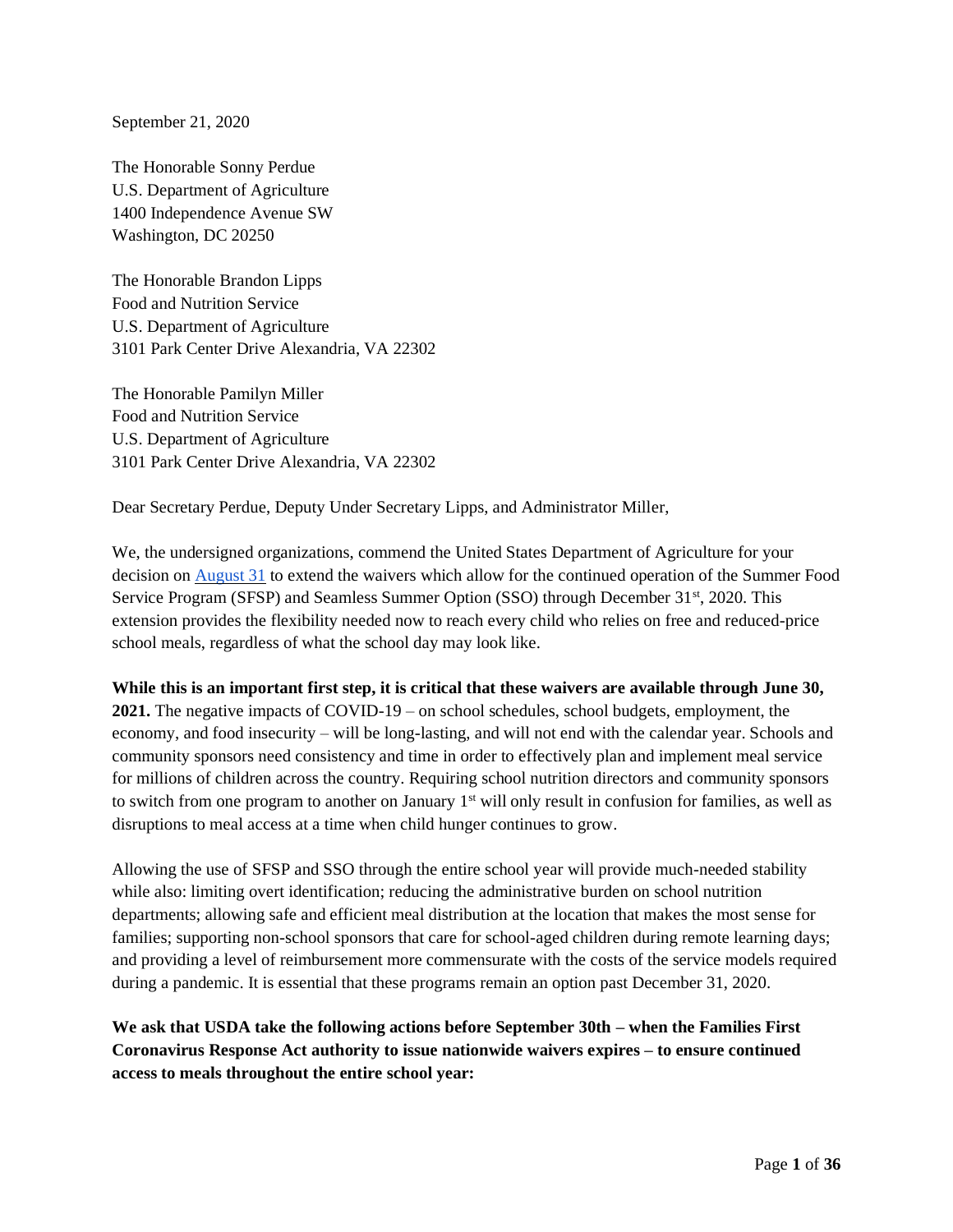- *Allow the Summer Food Service Program (SFSP) and Seamless Summer Option (SSO) to be used to feed children through the school year;*
- *Extend all nationwide waivers for SFSP and SSO, including non-congregate feeding, parent/guardian pick-up, meal pattern flexibility, meal service time, and area eligibility, through the school year;*
- *Waive the Afterschool Activity Requirement for the Afterschool Meal Program and the Snack Programs available through CACFP and NSLP; and*
- *Allow those providing meals through the Summer Food Service Program or Seamless Summer Option to also utilize Afterschool Meal and Snack Programs.*

We appreciate your consideration of this request.

## Signed:

*1,380 national, state, and local organizations*

● *State and local organizations are listed alphabetically within their state*

## **National Organizations**

AASA, The School Superintendents Association Academy of Nutrition and Dietetics Action for Healthy Kids (AFHK) AdventHealth African American Health Alliance After-School All-Stars Afterschool Alliance Alliance to End Hunger America's Promise Alliance American Academy of Pediatrics American Commodity Distribution Association American Federation of State, County and Municipal Employees (AFSCME) American Federation of Teachers American Public Health Association Association of School Business Officials International (ASBO) Association of SNAP Nutrition Education Administrators Bethlehem Baptist Church of Columbia Inc. Boys & Girls Clubs of America Bread for the World Catholic Charities USA Center for American Progress (CAP) Center for Science in the Public Interest Chartwells K12 Child Welfare League of America Children's Defense Fund Common Threads Communities In Schools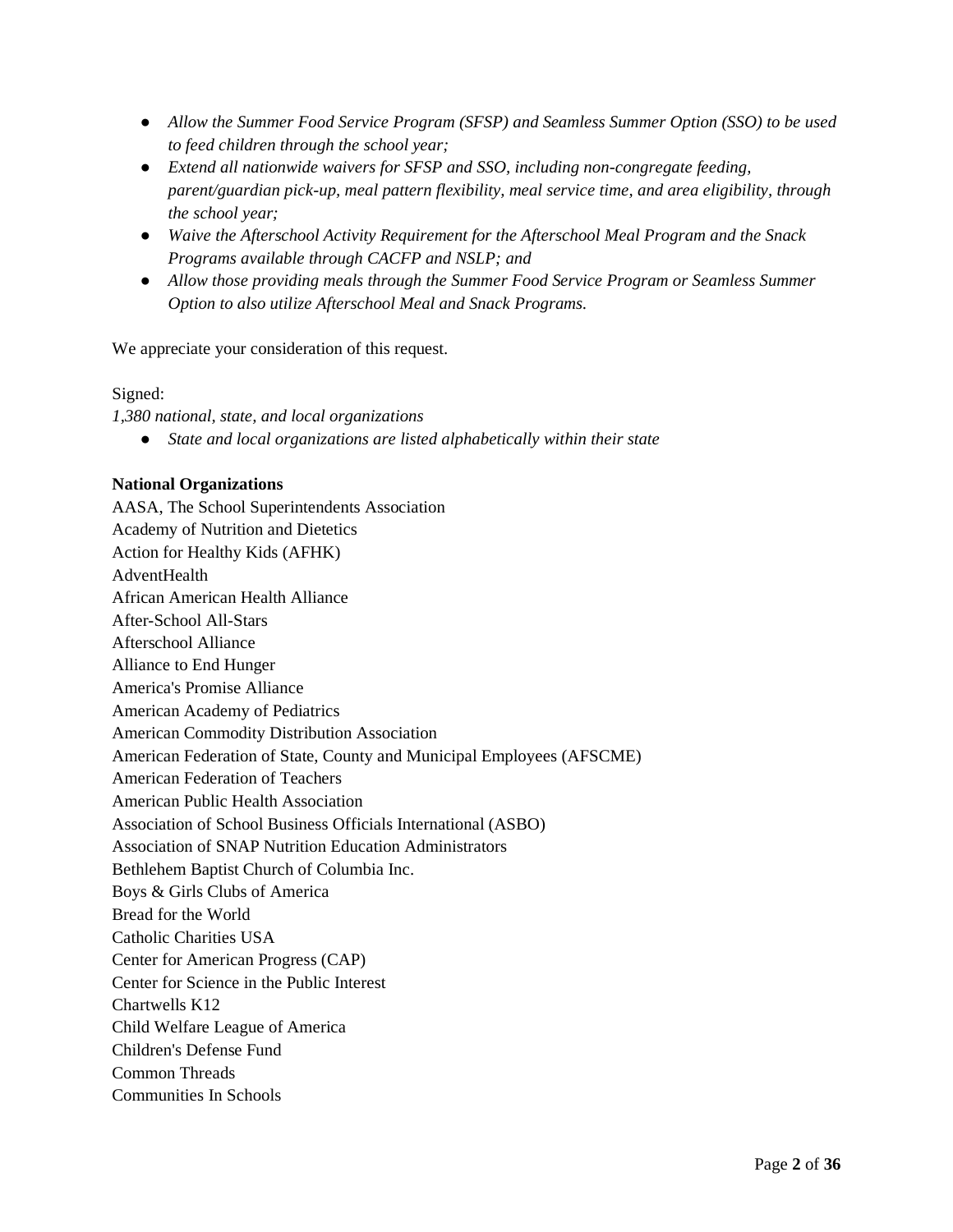Congregation of Our Lady of Charity of the Good Shepherd, U.S. Provinces E S Foods Evangelical Lutheran Church in America Feeding America First Focus on Children Food Insight Group Food Research & Action Center (FRAC) FoodCorps FoodFinder Friends of the Earth Girls Inc. Health Care for America Now Health Leads Health Resources in Action Hillside Work Scholarship Connection Human Rights Campaign Hunger Free America Johns Hopkins Center for a Livable Future Justice in Aging Kentucky/West Virginia Alliance of YMCAs Kitchen Sync Strategies Laurie M. Tisch Center for Food, Education & Policy LunchAssist Lutheran Services in America MAZON: A Jewish Response to Hunger Mercy House Food Pantry Migrant Legal Action Program MomsRising National Advocacy Center of the Sisters of the Good Shepherd National Association of Councils on Developmental Disabilities National Association of County Human Services Administrators National Association of Elementary School Principals National Association of Secondary School Principals National Association of Social Workers National Association of State Boards of Education National Association of State Directors of Migrant Education (NASDME) National Coalition Against Domestic Violence National Community Action Partnership National Council of Jewish Women National Disability Rights Network (NDRN) National Education Association National Employment Law Project National Equality Action Team (NEAT) National Farm to School Network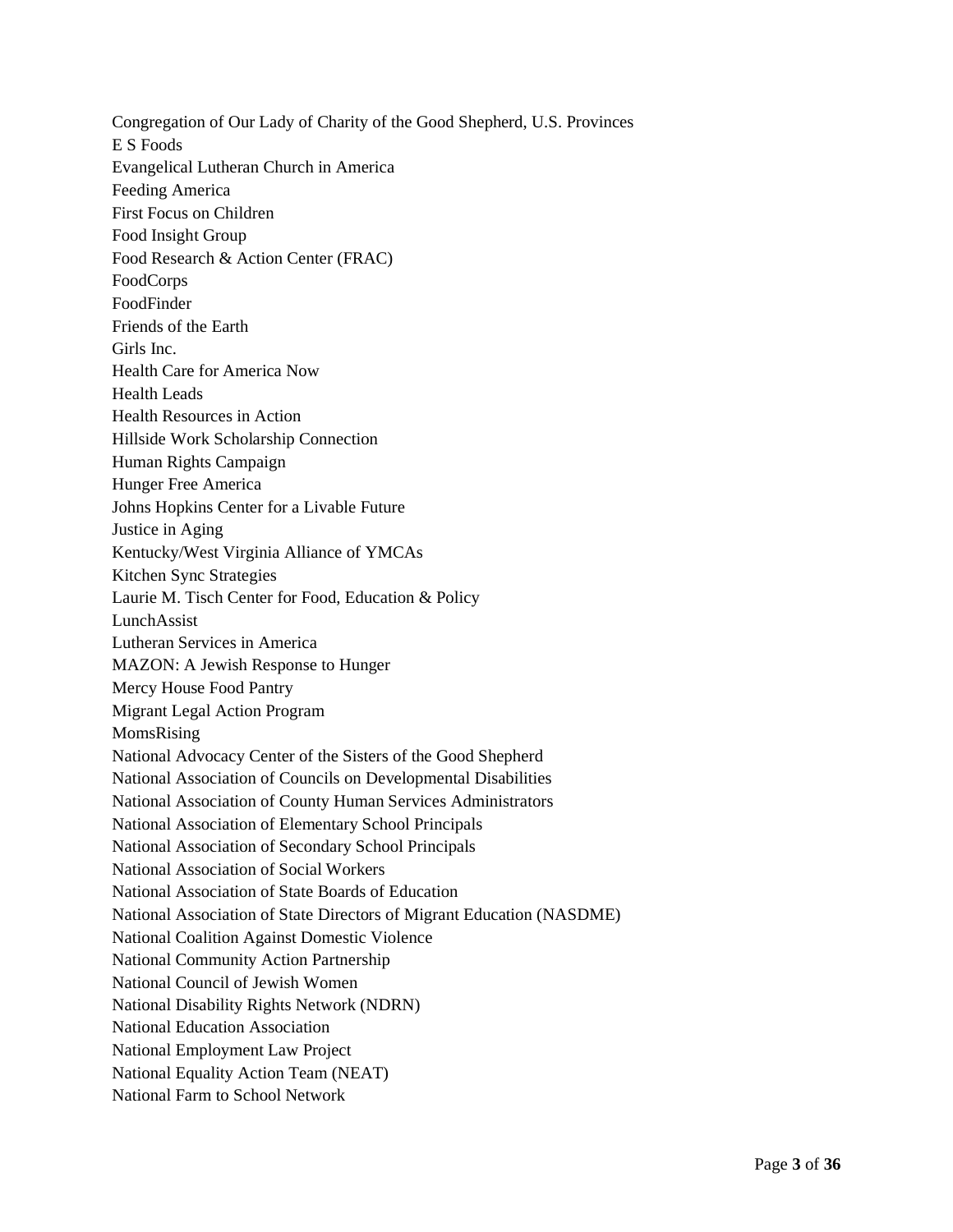National Health Care for the Homeless Council National Milk Producers Federation National Recreation and Park Association National Resource Center on Domestic Violence National Rural Health Association National Summer Learning Association National Women's Law Center NETWORK Lobby for Catholic Social Justice Physicians Committee for Responsible Medicine Poligon Education Fund Public Advocacy for Kids (PAK) Redstone Center for Prevention and Wellness RESULTS Revolution Foods San Marino Unified School District Save the Children Save the Children Action Network School Food and Wellness Group School Nutrition Association SchoolHouse Connection Share Our Strength Slow Food USA The Arc of the United States The Education Trust Trust for America's Health unBox Union for Reform Judaism United Fresh Produce Association United Way Worldwide Urban School Food Alliance US Conference of Mayors WilseyHim Ministries - The Ministry House YMCA of the USA

#### **Alabama**

Alabama Childhood Food Solutions Inc Alabama Food Bank Association Albertville City Schools Albertville High School Arab City Schools Coosa County Schools Feeding the Gulf Coast Food Bank of North Alabama Girls Inc. of Central Alabama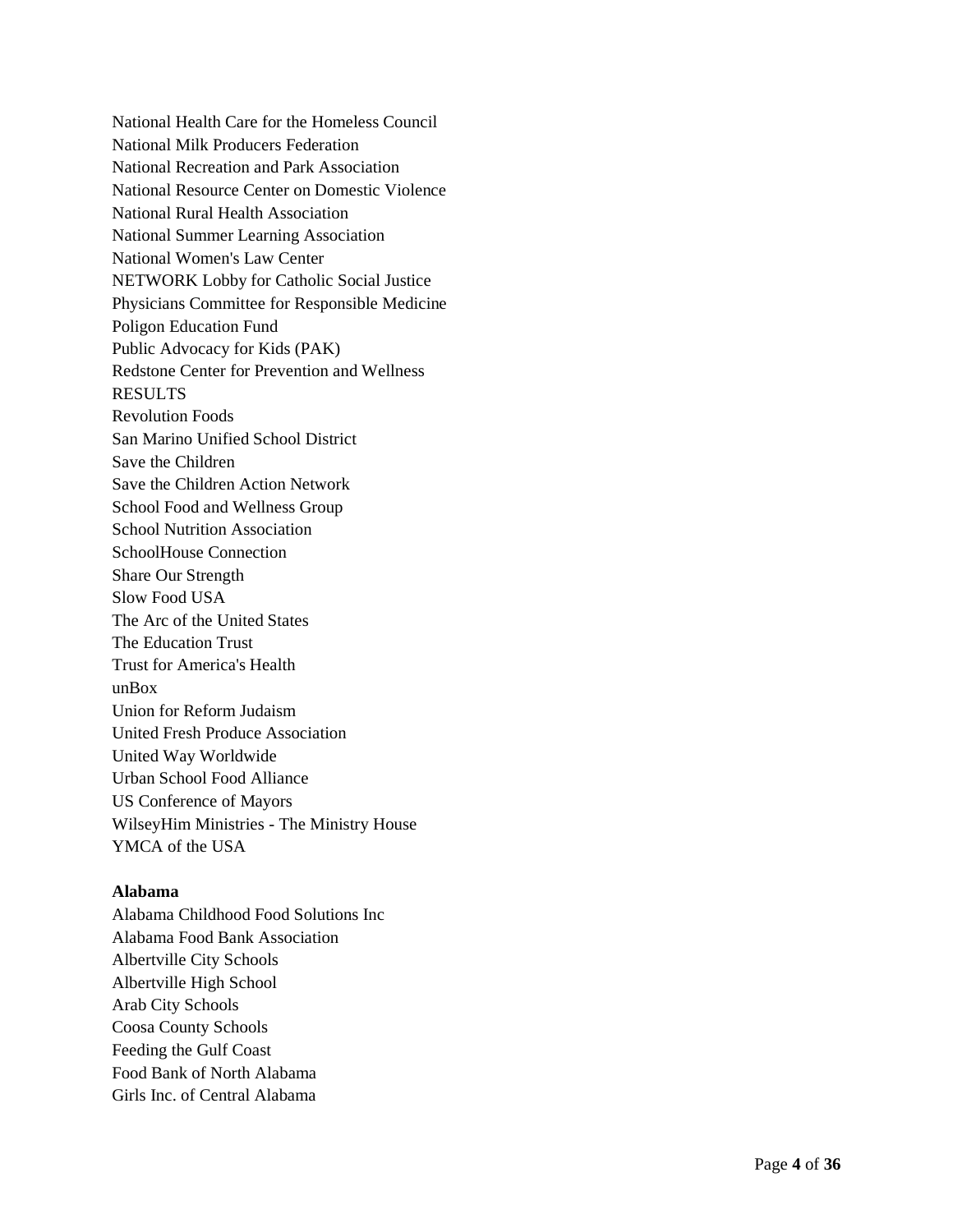Hale County School District Jacksonville City Schools Lee County Youth Development Cente r Leeds City Schools Limestone County Schools Marshall County School System Russellville City School St. John AME Church Tallassee City Schools - Child Nutrition Programs The Bridge

## **Alaska**

Alaska Farmers Market Association Alaska Food Policy Council F.I.S.H. Inc. Food Bank of Alaska Indivisible in Alaska Upper Susitna Food Pantry

### **Arizona**

Arizona Center for Economic Progress Arizona Charter Academy Arizona Food Bank Network Arizona State PTA Baboquivari Unified School District#40 Benson Unified School District Boys & Girls Club of the Valley Buckeye Elementary School District Camp Verde Unified School District Cave Creek Unified School District Children's Action Alliance Chino Valley Unified School District Concordia Charter School District Congress Elementary School District #17 Copper Rim Elementary Cornucopia Community Advocates Colorado River Union High School District #2 Eloy Elementary School District #11 Espíritu Community Development Corporation Fit Kids Inc. DBA Champion Schools Ganado Unified School District #20 GARDEN, Inc. Globe Unified School District Heritage Elementary - Williams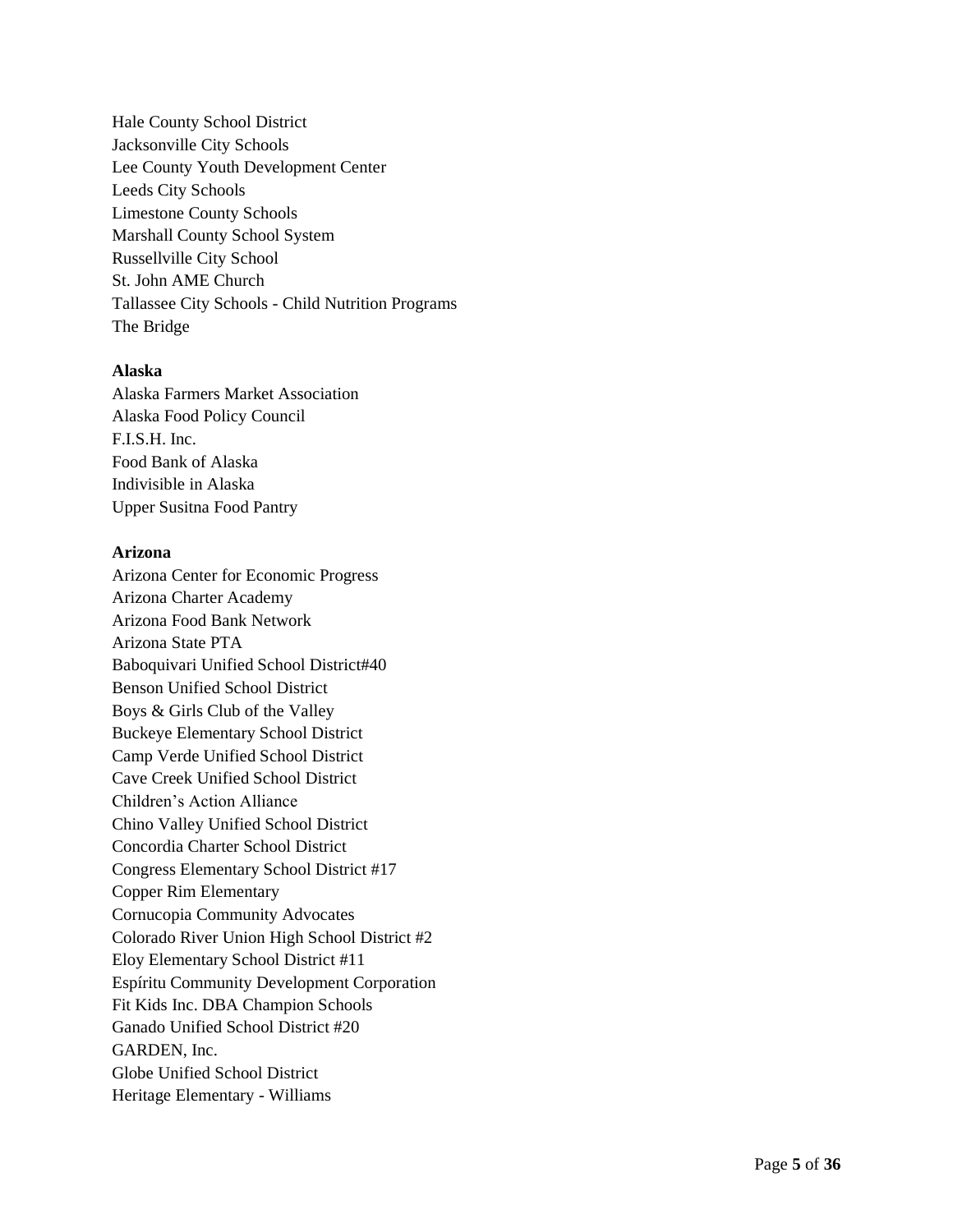Heritage Elementary School High Desert Middle School, Globe, Arizona Kayenta Boarding School La Paloma Academy Liberty Traditional - Saddleback Liberty Traditional Charter School - PHX Litchfield Elementary School District #79 Littleton Elementary School District #65 Maricopa Unified School District Midtown Primary School Milestones Charter Schools Murphy Elementary School District Naco Elementary School District Nadaburg Unified School District Osborn School District Payson Unified School District #10 Pendergast Elementary School District #92 Phoenix Union High School District Prescott Valley School Raúl H. Castro Middle School-Academy of Fine Arts Saddle Mountain Unified School Dist Salt River Pima Maricopa Community Schools Food Service Department Southwest Leadership Academy St. Catherine of Siena Catholic School Tempe Elementary School DIstrict #3 The Leona Group Tolleson Elementary School District #17 Torah Day School of Phoenix Tucson Country Day School Tucson Unified School District Wellton Elementary School District Wildfire: Igniting Community Action to End Poverty in Arizona Willcox Unified School District Wilson Elementary School

#### **Arkansas**

AR Hunger Relief Alliance Arkansas Foodbank Batesville Public School Bearden School District Beebe Public Schools ECO Kidz Project Farmington Public Schools Fayetteville School District #1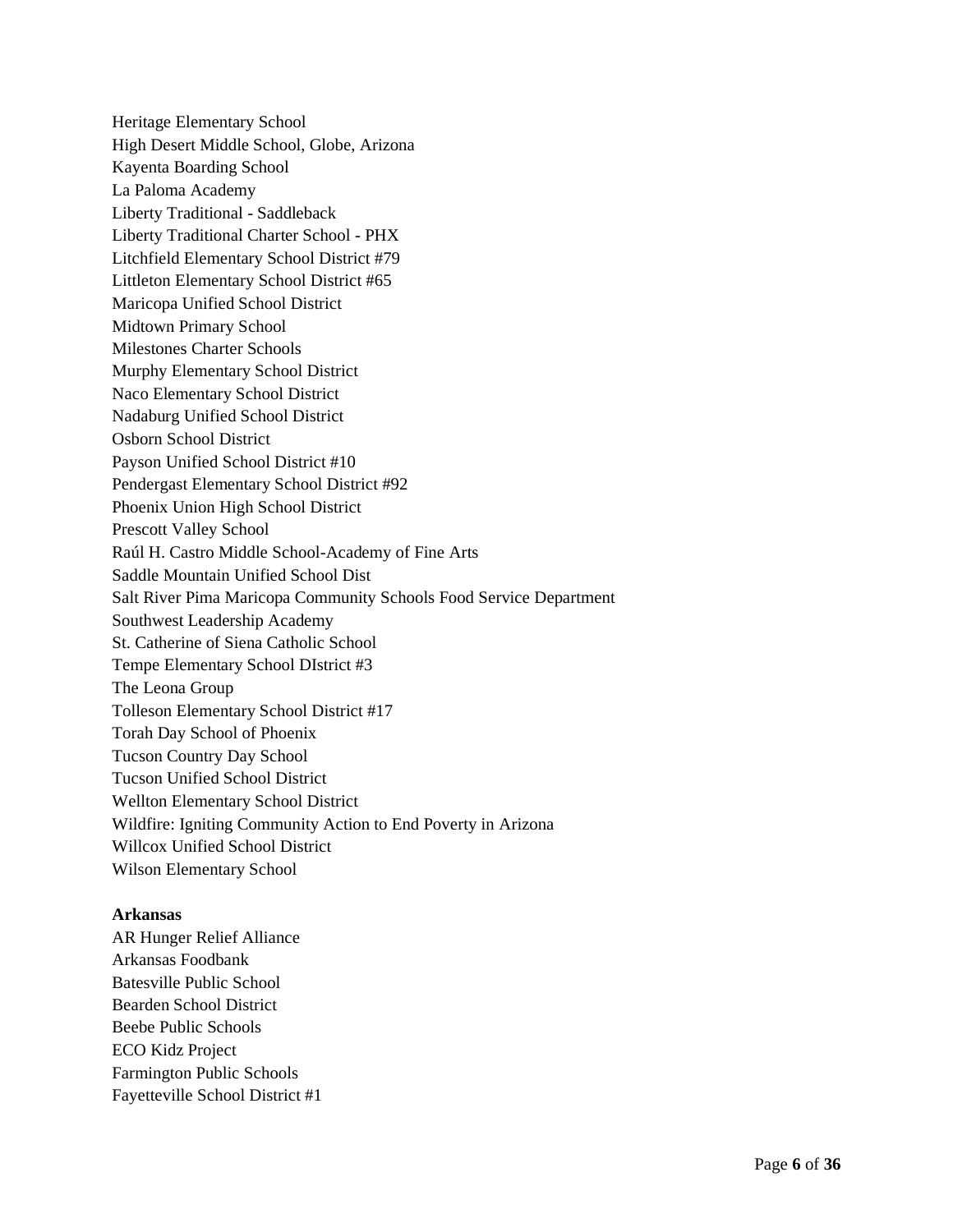Huntsville School District Jackson County School District K-12 Culinary Connection Lincoln Consolidated School District New Testament COGIC Feeding Program North Little Rock School District Riverside School District South Pike County School District Sowers of the Harvest Watson Chapel School District We Care of Pulaski County West Fork School District

#### **California**

Acalanes Union High School District Alameda County Community Food Bank Albert Einstein Academies Alchemist Community Development Corporation Alternatives in Action Arcadia Unified School District Baldwin Park Unified School District Bayshore Elementary School District Berkeley Unified School District Border Grill Restaurants and Truck, Socalo Boys & Girls Clubs of Kern County Brentwood Elementary Union School District Burbank Unified School District California Association of Food Banks California Food Policy Advocates California School Nutrition Association Campbell Union School District CAP OC/OC Food Bank Capistrano Unified School District Capistrano Unified School District Food & Nutrition Services Center for Ecoliteracy Central California Food Bank Charter Oak Unified School District Chualar Union Elementary School District City of Los Angeles, Dept of Recreation & Parks, Summer Lunch Program Coalinga-Huron Unified School District Community Alliance with Family Farmers Community health action network Conejo Valley Unified School District Culver City Unified School District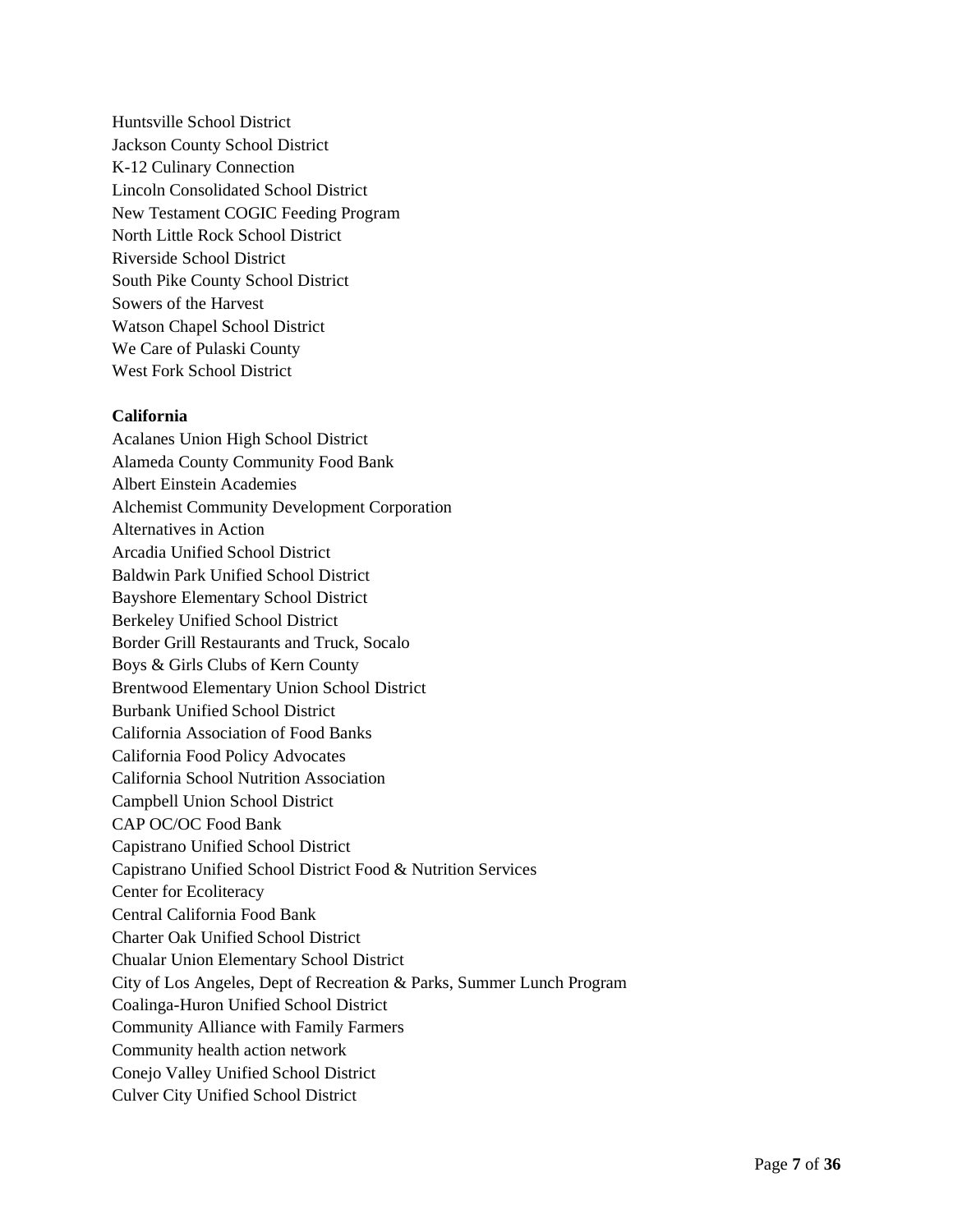Del Norte County Unified School District Denair Unified School District Dharma Educational Institute dba New Horizons Charter Academy Dogwood Elementary School East Whittier City School District Ednovate El Monte City School District El Monte Union High School District Family F.O.C.U.S. Food Bank Coalition of San Luis Obispo County Food Bank of Contra Costa & Solano Fullerton School District Gabriella Charter Schools GALS Garvey School District Girls Inc. of Alameda County Glendale Unified School District Nutrition Services Golden Plains Unified School District Grossmont Union High School District Hacienda La Puente Unified School District Hanford Joint Union High School District Hawthorne School District Hollister School District Hunger Advocacy Network iLEAD Schools Kingsburg Joint Union High School District Lancaster School District Lompoc Unified School District Los Alamitos USD Los Angeles Regional Food Bank Lucia Mar Unified School District Lynwood Unified School District Manteca Unified School District Mendocino Food & Nutrition Program Millbrae School District Milpitas Unified School District Monterey Peninsula USD Mountain View School District (CA) Napa Valley Unified School District Natomas Unified School District Newman-Crows Landing Unified School District North Monterey County USD Norwalk-La Mirada USD Orland Joint Unified School District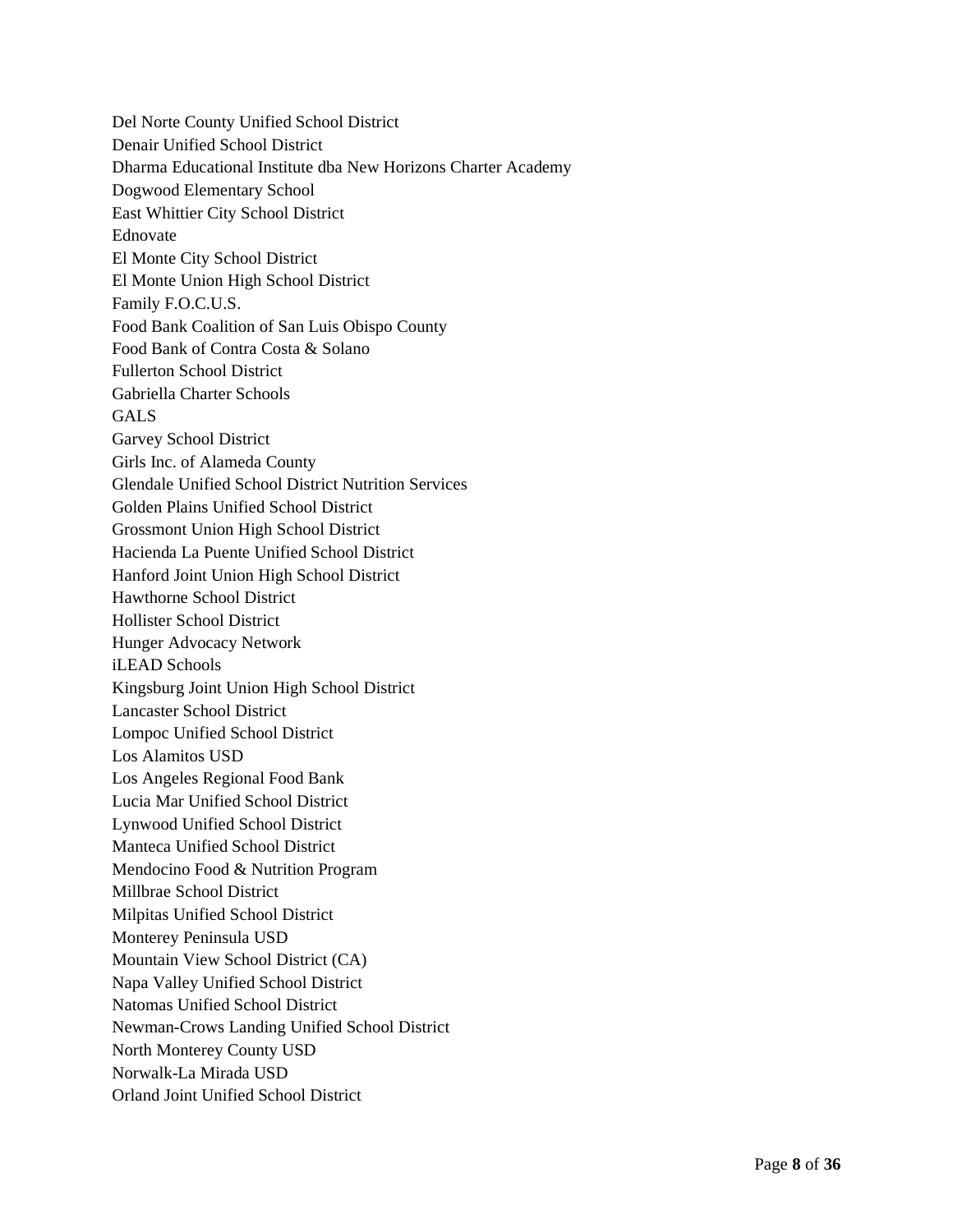Our Little Helpers, Inc Parlier Unified School District Pasadena Unified School District Patterson Joint Unified School District Planada School District Pleasant View Elementary Plumas Unified School District Redwood Empire Food Bank Rialto Unified School Districts Child Nutrition Department Riverside Unified School district San Diego Food System Alliance San Diego Hunger Coalition San Francisco-Marin Food Bank San Lorenzo Unified School District Santa Ynez Valley Union High School District Sausalito Marin City School District Second Harvest Food Bank Orange County Second Harvest of Silicon Valley Sequoia Union High School District Sierra Harvest Slow Food California Slow Food Sonoma County North St. Anne's Maternity Home Standard School District Stanwood A Murphy Elementary School, Scotia Union School District Superior Food Sales Sylvan Union School District Taft City School District The Institute for Human and Social Development, Inc. Turlock Unified School District Tustin Unified School District Wasco Union High School District Washington Unified School District West Contra Costa Unified School District Western Center on Law and Poverty Westside Food Bank Winters Joint Unified School District Woodville Union School District

## **Colorado**

Aspire 3d Benefits in Action Colorado Children's Campaign Colorado School Medicaid Consortium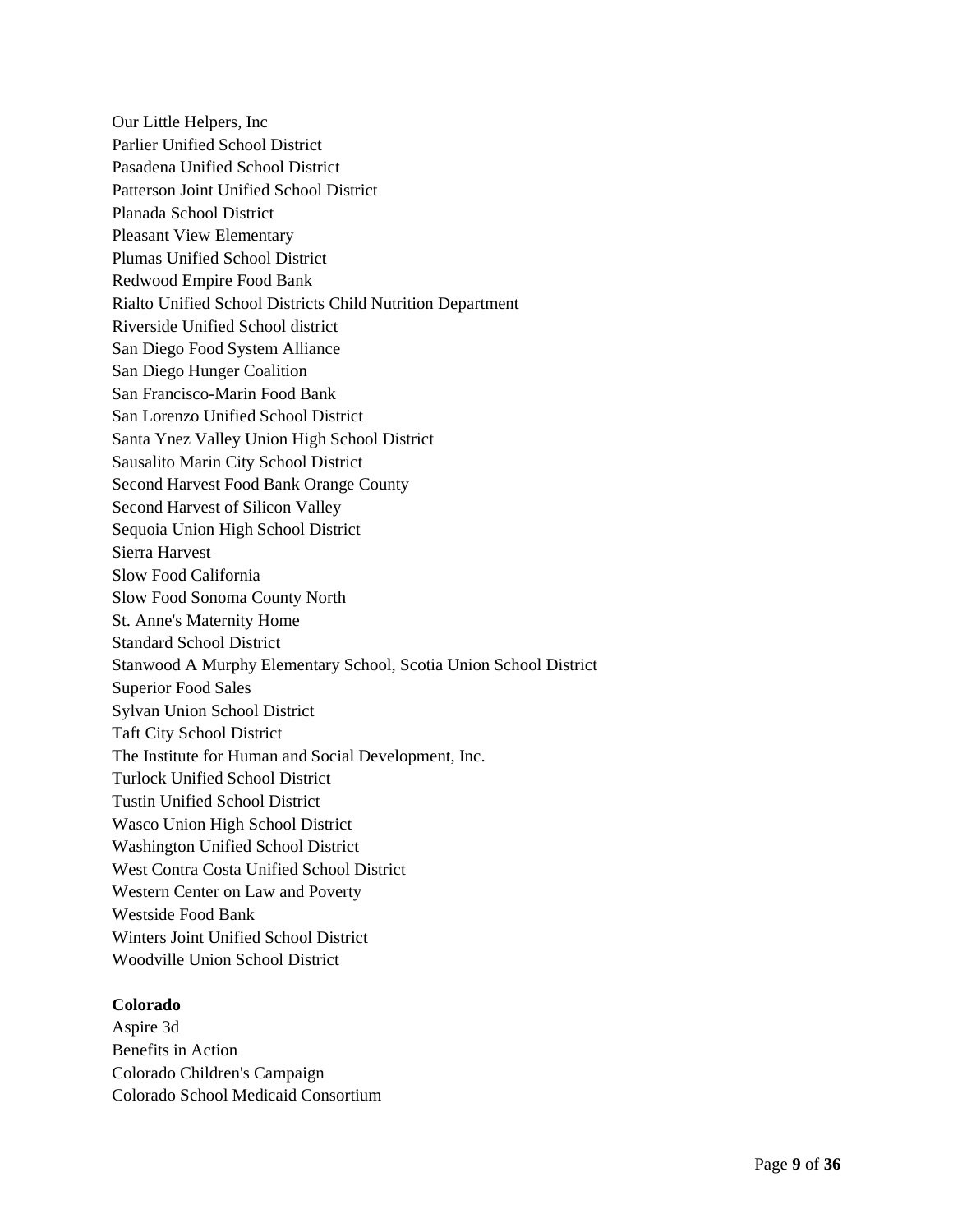Colorado State University Extension Food Bank for Larimer County Healthy Food Strategies Hunger Free Colorado Hunger Free Golden Jefferson County Food Policy Council Jovial Concepts Lake County School District R - 1 Littleton Public Schools Loveland Housing Authority Loveland Rotary Kidspak Mapleton Public Schools McBackpack, Inc. Montrose Recreation District Neighbor to Neighbor RE -1 Valley Sangre de Cristo Re 22J The Action Center The Colorado Blueprint to End Hunger

#### **Connecticut**

Berlin Public Schools Bloomfield Public Schools Capitol Region Education Council (CREC) Collaborative Center for Justice Community Renewal Team Congregation Ktana of Waterbury Connecticut Early Childhood Alliance Connecticut Food System Alliance Coventry/Andover School Food Service Community Renewal Team (CRT) Daily Bread Food Pantry Danbury Farmers Market Community Collaborative End Hunger Connecticut! Every Woman Connecticut FoodCorps CT Foodshare Greater Hartford Legal Aid Groton Public Schools, Groton CT Hartford Food System, Inc Hartford Foundation for Public Giving KAO Visuals LLC Klingberg Family Centers League of Women Voters of Connecticut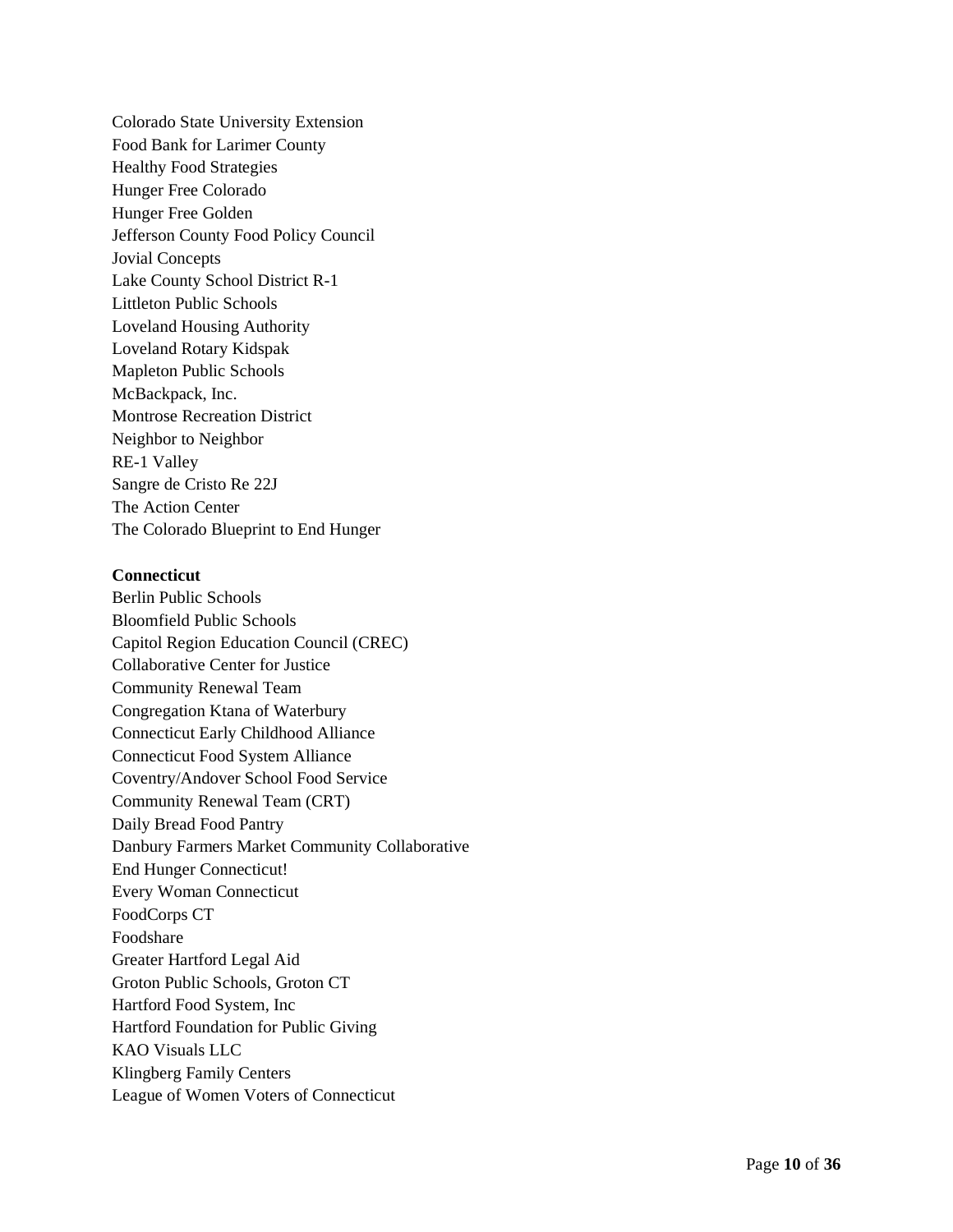Middletown Family Resource Center Middletown Public Schools New Haven Legal Assistance Association, Inc. New Haven Peoples Center Newington Public Schools North Branford Schools Norwich Public Schools Office of the Child Advocate Region 16 Southington School District Sprague Public Schools Stratford Public Schools The Connecticut Maternal and Child Health Coalition The Village for Families & Children, Inc. Thomaston Public Schools Tolland Public Schools Food & Nutrition Services United Way of Greater New Haven United Way of Western Connecticut Waterford Public Schools Food Service Willington Public Schools Witnesses to Hunger New Haven Wolcott Public Schools Yeshiva Ktana of Waterbury

## **Delaware**

Delaware PTA

## **District of Columbia**

Advocates for Better Children's Diets CentroNia D.C. Hunger Solutions DC Greens HSC Health Care System RESULTS DC St. George Antiochian Orthodox Church The Capital Area Food Bank The Office of the State Superintendent of Education The Root Cause Coalition

## **Florida**

Boynton Beach Faith Based CDC Do Right Church of Jesus Christ, God & The Holy Ghost Feeding Northeast Florida Feeding South Florida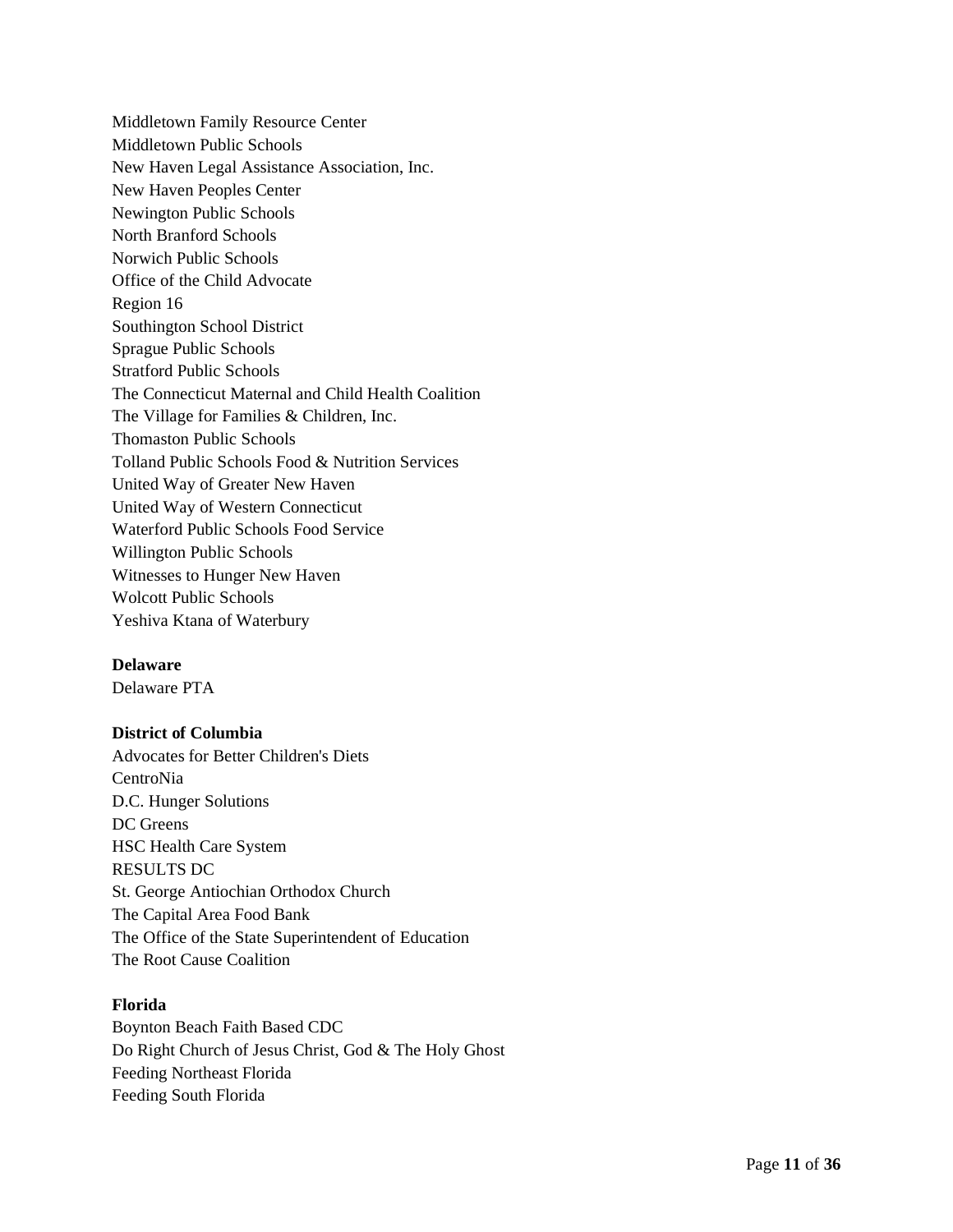Feeding Tampa Bay FLIPANY Florida Chapter of American Academy of Pediatrics, Inc. Florida Food Policy Council Florida Impact to End Hunger Florida State Alliance of YMCAs Girls Inc of Bay County Girls Inc. of Jacksonville Girls Incorporated of Sarasota County Harvest Drive Florida Healthier Jupiter Hope Rural School I'm A Star Foundation, Inc. Meals on Wheels South Florida Monroe County School Okeechobee Co. School Board Palm Beach County, FL Second Harvest Food Bank Of Central Florida St. John First Missionary Baptist Church Tampa Bay Network to End Hunger The Pearl Mae Foundation William Monroe Rowlett Academy

## **Georgia**

America's Second Harvest of Coastal Georgia BTG Community Outreach, Inc Feeding GA Families Georgia Food Bank Association Georgia Organics Georgia Statewide Afterschool Network Girls First, Inc. Good Samaritan Center of Douglas County, Inc. Hugs & Hope, Corp Malachi's Storehouse Mothers Rebuilding America St. James AME Community Foodbank Sunshine Seniors Thomasville City Voices for Georgia's Children White County School Nutrition YMCA of Rome & Floyd County

## **Hawaii**

American Academy of Pediatrics, Hawaii Chapter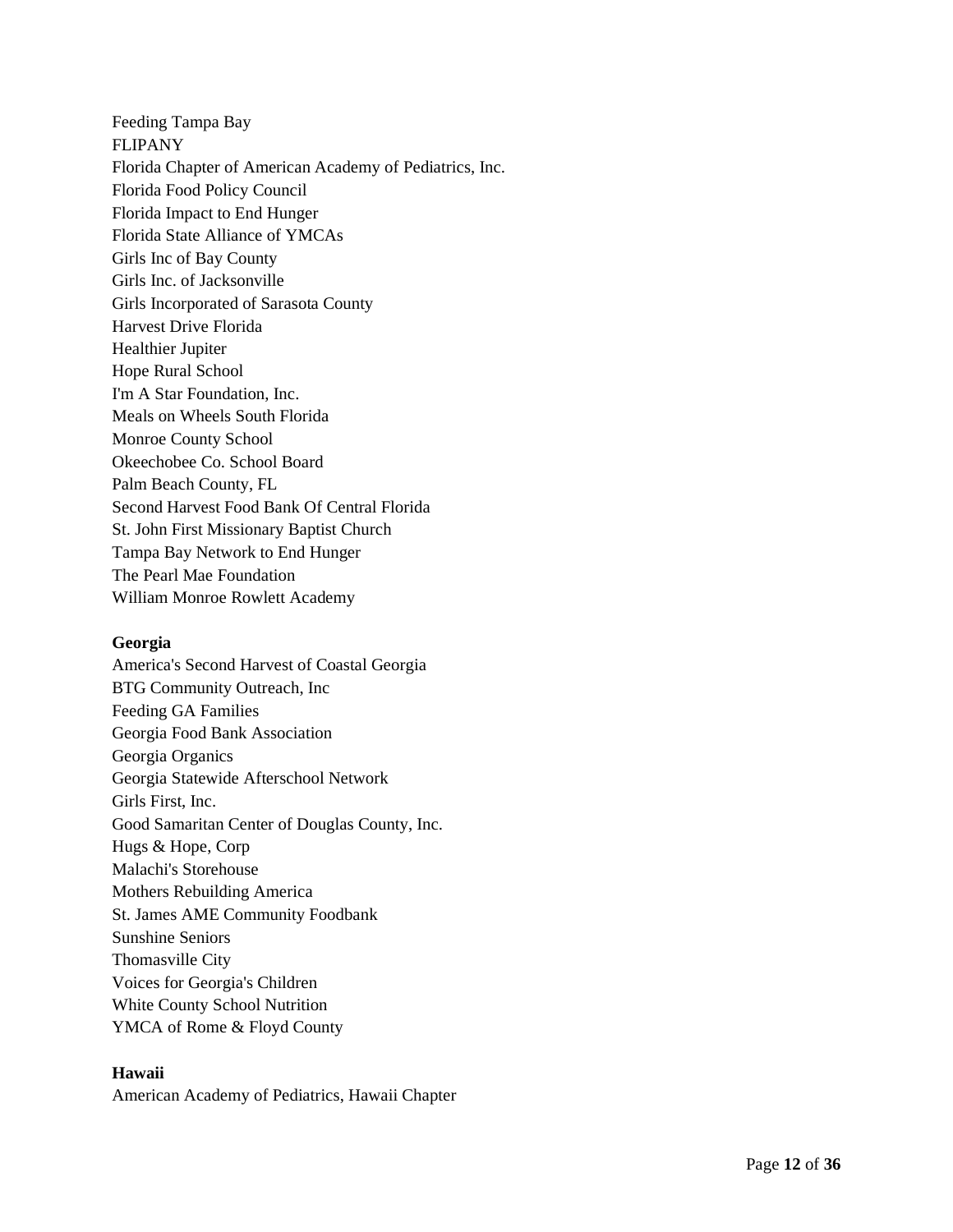DOE Hawaii Child Nutrition Programs Hawaii Appleseed Center for Law & Economic Justice Sustainable Molokai

## **Idaho**

Emmett School District #221 Future Public School Grangeville Elementary Middle School Idaho State Grange The Hunger Coalition The Idaho Foodbank

## **Illinois**

After School Matters Ball Chatham School District Beyond Hunger Centralia City Schools District 135 Chicago Chesed Fund Community Consolidated School District 21 Coppin Community Center DeKalb School District #428 Dixon Family YMCA East Peoria Elementary District 86 Eldorado CUSD 4 European American Association EverThrive Illinois Girls Inc. of Chicago Greater Chicago Food Depository Greater Holy Temple Church Of God In Christ Greater Joliet Area YMCA Healthy Schools Campaign Heartland Alliance Howard Brown Health Illinois Coalition Against Domestic Violence Illinois Hunger Coalition Jewish Federation of Chicago Lessie Bates Davis Neighborhood House Inc. Litchfield Community Unit School District 2 Murphysboro CUSD 186 Northlake Public Library District Office of State Representative Will Davis Ottawa Elementary SD #141 Peoria public Schools Respond Now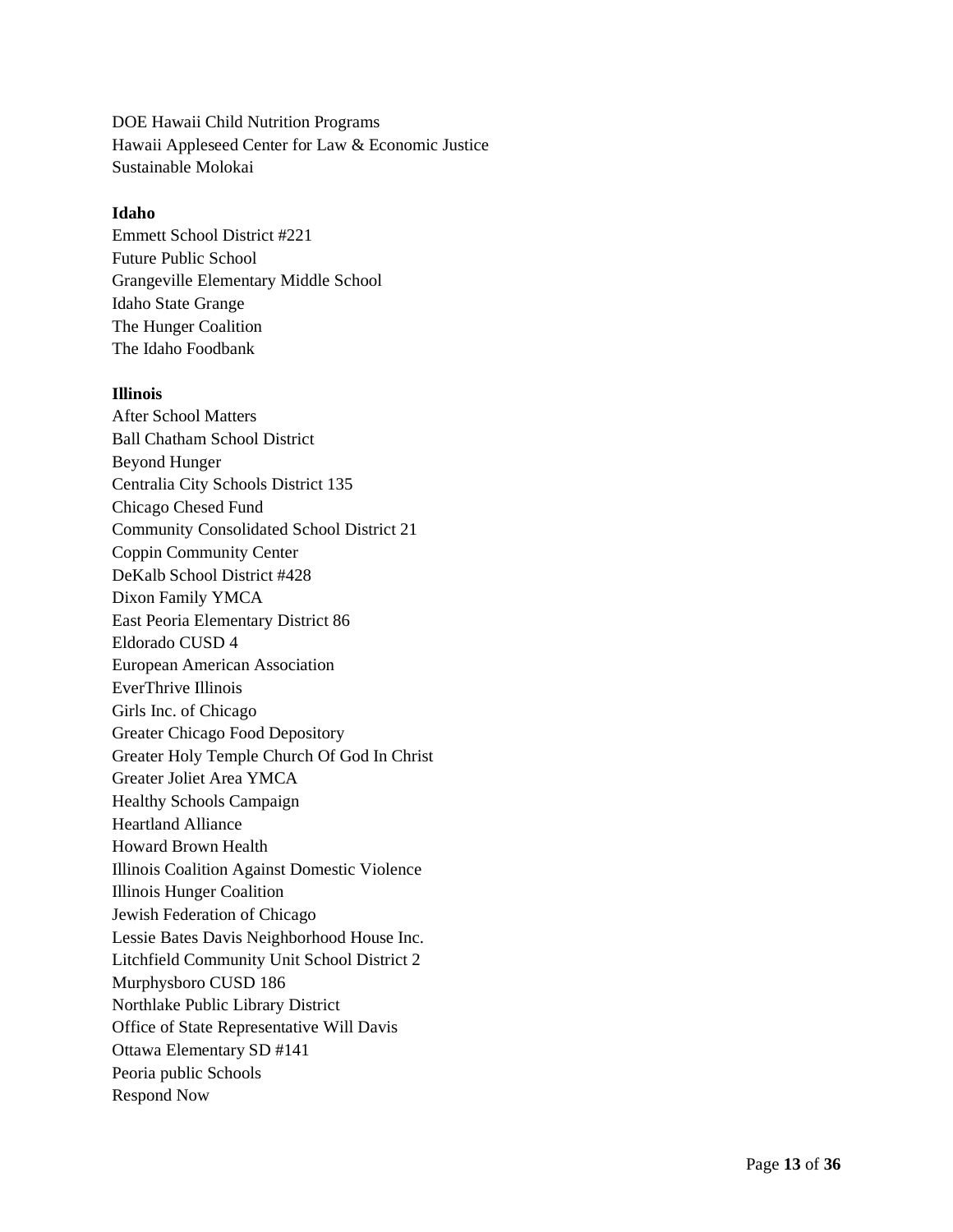Schaumburg Township District Library School District U-46 Soup-n-Share Outreach Program South Shore Drill Team St. Joseph School State Representative 56th District The ARK The Chicago Center The Family Matters School Uni-Pres Kindercottage Valley View School District Waukegan Community Unit School District 60 Westchester Food Pantry

### **Indiana**

Barbara B. Jordan YMCA Chapel of the Good Shepherd Episcopal Campus Ministry Community Kitchen of Monroe County, Inc. Decatur County Family YMCA Fair Housing Center of Central Indiana, Inc. Feeding Indiana's Hungry Food Bank of Northern Indiana Food Finders Food Bank, Inc. Girls Inc. of Shelbyville & Shelby County Girls Inc. of Wayne County Indiana Catholic Conference Indiana PTA Indiana United Ways Indy Hunger Network Kokomo School Corporation Marion County Commission on Youth, Inc. Mother Hubbard's Cupboard Oak Hill United School Corporation Portage Township YMCA Roncalli High School Second Harvest Food Bank of East Central Indiana Seymour Community School Corporation Silver Creek School Corporation Society for Nutrition Education and Behavior Washington Township Parent Council Network West Central School Corporation YMCA of Harrison County

#### **Iowa**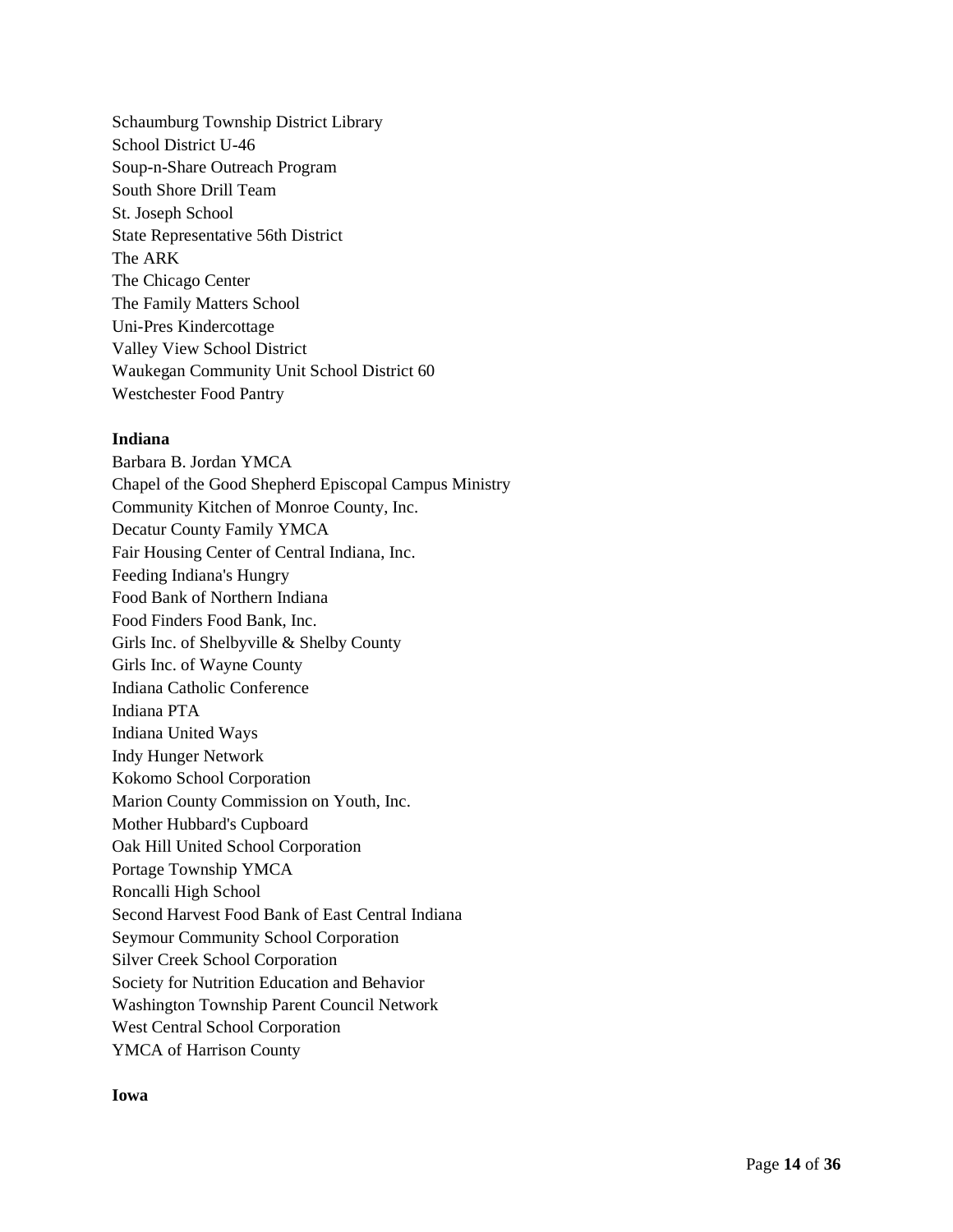CAL Community School District Cass County Food Policy Council Central DeWitt Community School District Denison Community School Forest City Community School District Galva Holstein CSD Gilbert Consolidated Schools Girls Incorporated of Sioux City Hampton-Dumont Iowa Alliance of YMCAs Lawton-Bronson Community School District Missouri Valley Schools Mormon Trail Community School District Ottumwa Community School District TLC The Learning Center United Way of Central Iowa Urbandales Comm School District Waukee Community School District West Branch Community School West Burlington Independent School District West Sioux Community School District

#### **Kansas**

12 Baskets, Christian Food Pantry AG0960 Udall UMC Pantry Allen County Community Food Pantry Augusta Community Caring Center, Inc. Be Filled of SW Butler County Beacon Food Pantry Bird City Community Food Bank Breakthrough Episcopal Social Services Central Kansas Dream Center Chase County Care & Compassion (C4) Community Access Center Community Health Council of WyCo - Cradle Kansas City Compass Behavioral Health Cornerstone Baptist Church Food Pantry Creating Legacies Inc. Dear Neighbor Ministries Decatur County Food Pantry Developmental Services of Northwest Kansas El Centro, Inc. Ellis Food Boxes Emmaus House, Inc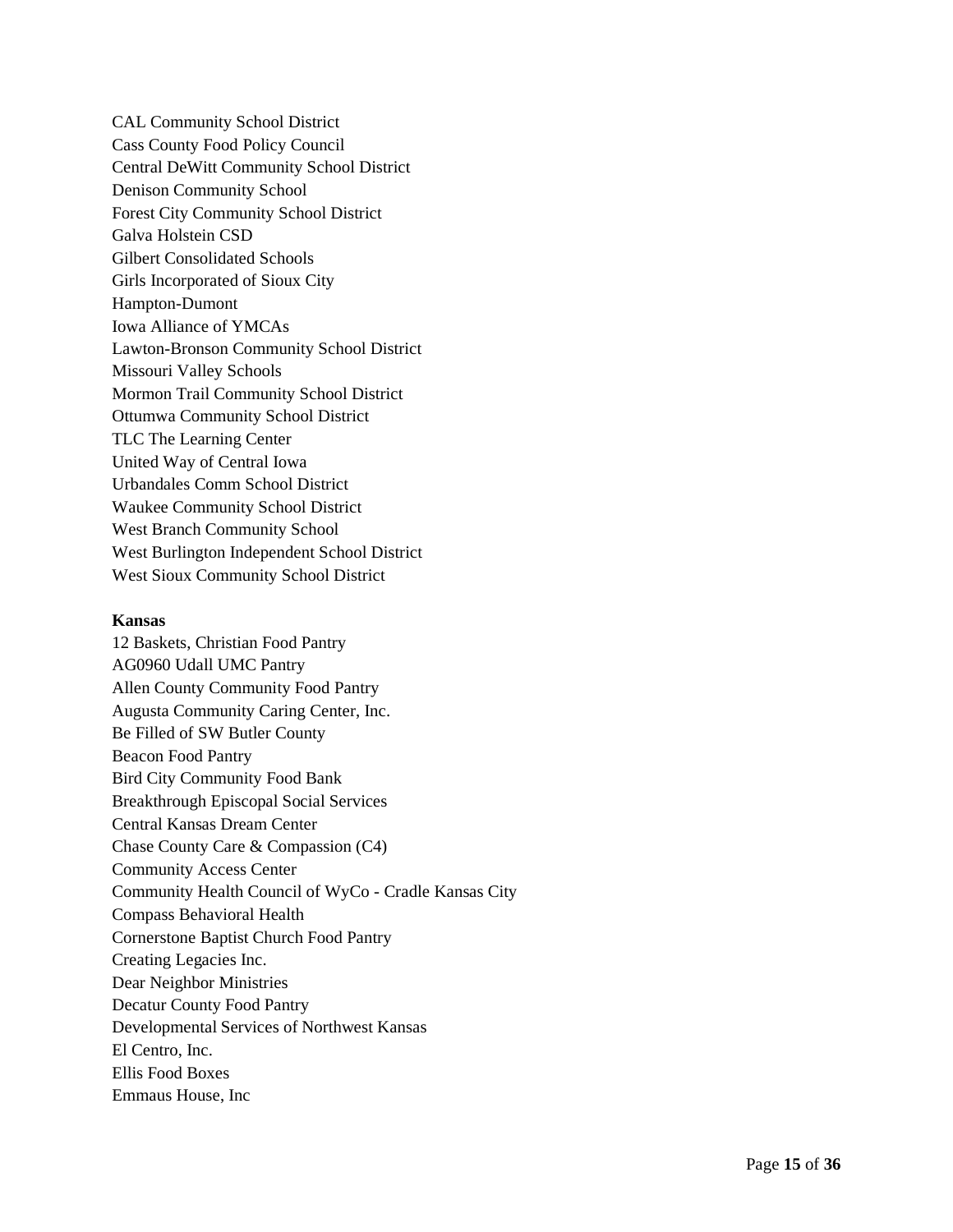Family Resource Exchange Food Pantry First Baptist Church of Cherokee First Southern Baptist Church Fredonia Food Bank Fredonia Food Bank French Middle School Geary County Food Pantry Geary County USD 475 God's Pantry of Norton Groundwork Northeast Revitalization Group, Inc. (formerly the Historic Northeast-Midtown Association, Inc.) Harvest House Food Pantry Head to Toe Hygiene Pantry Healthy Communities Wyandotte Policy Committee Heartland Community Church Hillside Christian Church Food Pantry His Helping Hands Humanity House Foundation Humboldt Community Food Pantry Jewell County Food Pantry Kansas Appleseed Kansas Food Bank KC Healthy Kids Kids Need To Eat, Inc. Kim Wilson Housing Labette County Emergency Assistance Center Leavenworth Backpack Buddies Program Leavenworth Schools Lebo Community Food Pantry Liberal Area Rape Crisis & Domestic Violence Service Inc, dba LARC DVS Lighthouse Baptist Church Lighthouse Community Church Live Well Crawford County Live Well Geary County Lyon County Food and Farm Council Marion County Food Bank Ministerial Association of Anthony Miracles, Inc. Mirror Inc agrees Mosaic in North Central Kansas Mt Olivet Worship Center New Jerusalem Missions Northern Rice County Food Bank Old Time Gospel Baptist Church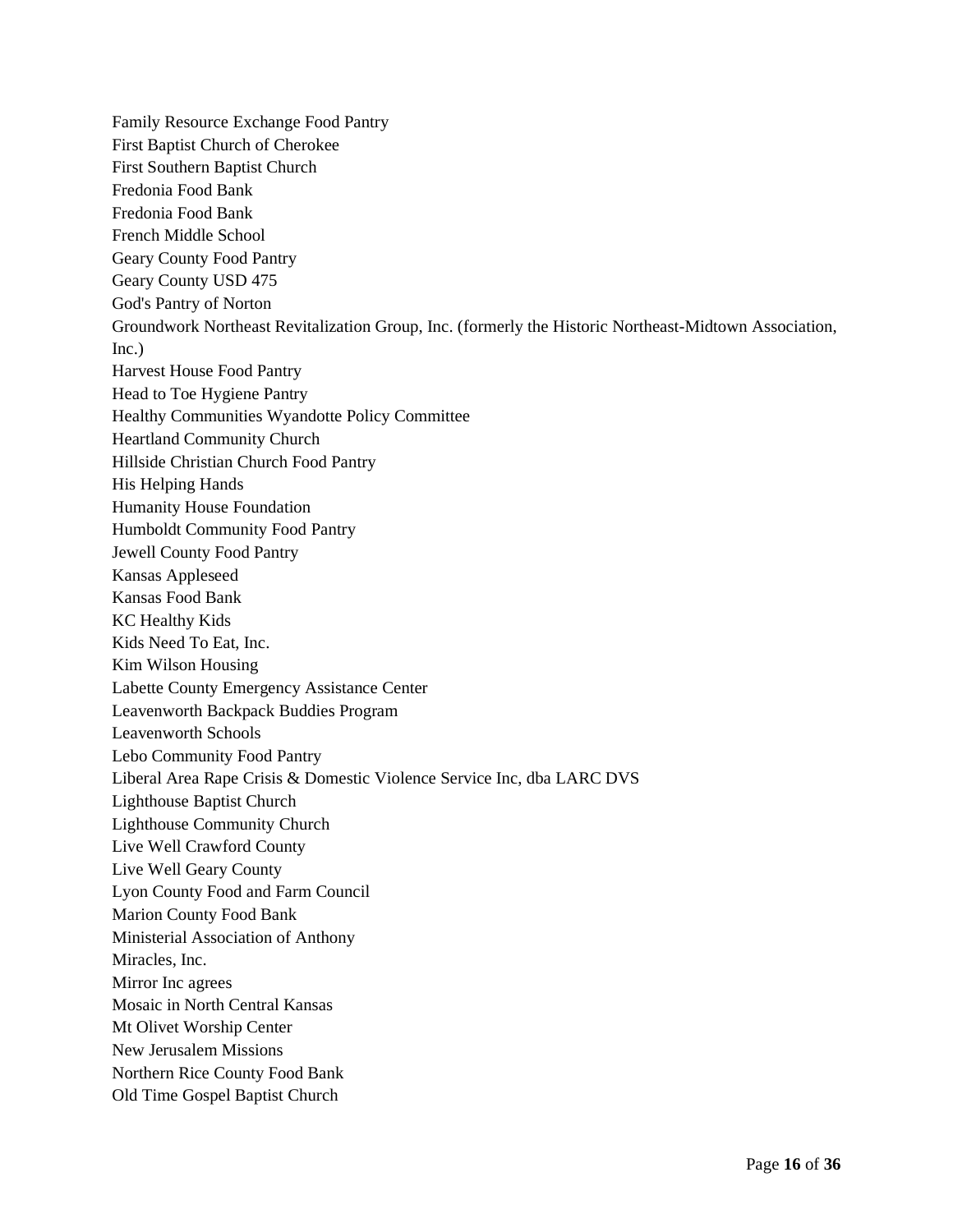Osborne United Methodist Church Park City Pride Food Pantry Pawnee County Food Pantry PCMA Food Pantry Pratt County Food Bank Project Concern Inc. of Atchison County, KS Rosedale Development Association Simple House Sincere Praise Food Pantry Teen Challenge of the Midwest The Family Conservancy The Salvation Army of Leavenworth The Salvation Army of Newton Kansas The Salvation Army -City Command Topeka Public Schools Toronto Christian Church Topeka Public Schools Unified School District 501 Unified Government of Wyandotte County Unified Government Public Health Department Unified support agency project hope USD 111 Doniphan West Schools USD 251 -North Lyon County USD 315 Colby Public Schools USD 430 Horton Elementary School Vibrant Health Wheels of HOPE, INC. Wichita Public Schools Wyandot Behavioral Health Network Wyandotte Economic Development Council

#### **Kentucky**

Bellevue Independent School District Caldwell County Board of Education Carlisle County Foodservice Carter County Schools Clark County Public Schools Clinton County School District Cumberland County Board of Education Daviess County Public Schools Elizabethtown Independent Schools Elliott County Board Education Feeding Kentucky Gallatin County Schools Jessamine Co. Schools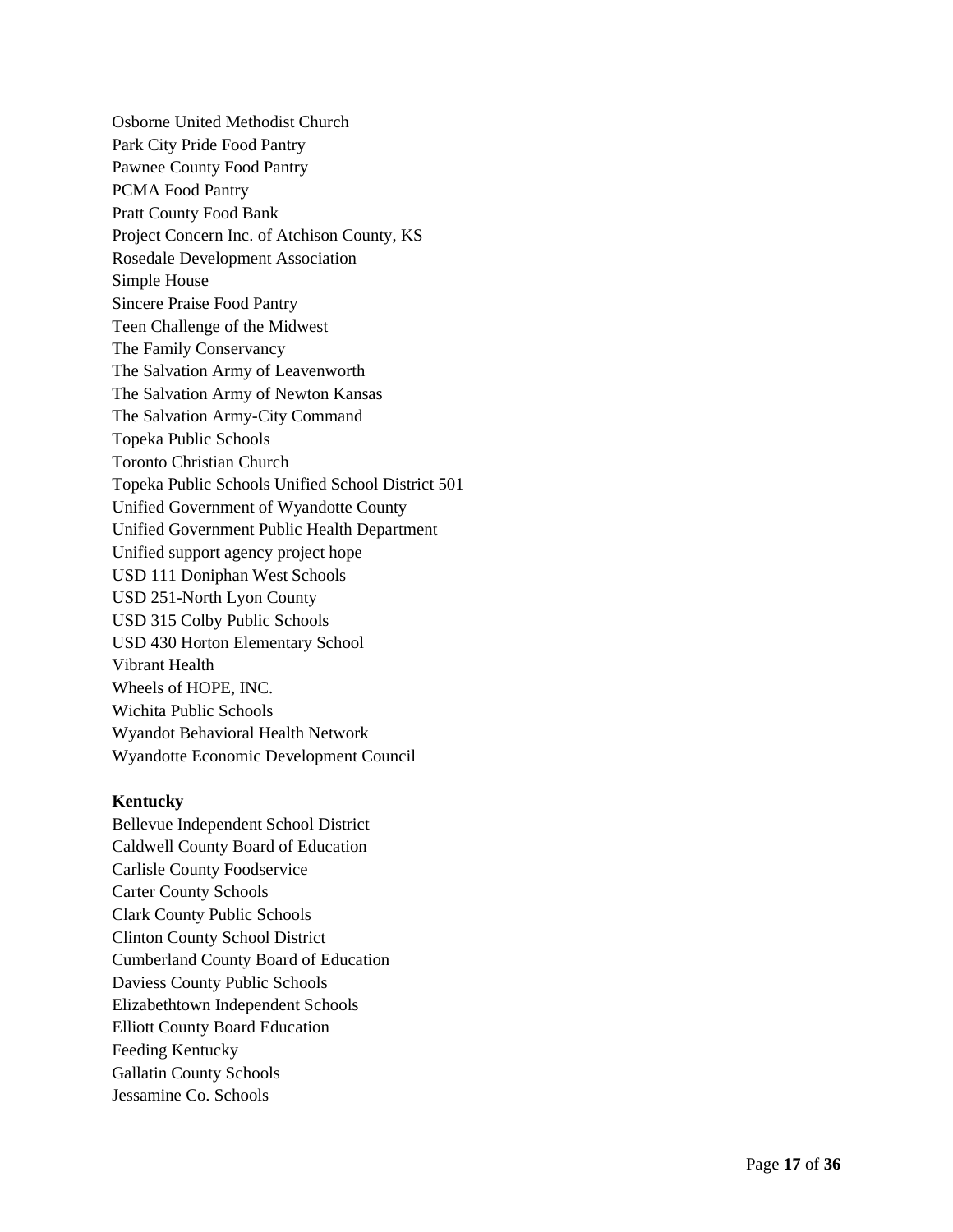KCEOC Community Action Partnership Kentucky Equal Justice Center Kentucky Voices for Health Kentucky Youth Advocates LaRue County Public Schools Marion County Board of Education Nelson County Schools Pikeville Area Family YMCA Robertson County School The Kentucky Coalition Against Domestic Violence Union County Schools Food Services Department Webster County Schools Williamsburg Independent School District

### **Louisiana**

Education Trust Louisiana Jewish Family Service of Greater New Orleans Kenner Discovery Health Sciences Academy Louisiana Appleseed The Louisiana Budget Project Three Oclock Project Tulane Nutrition Volunteers of America Southeast Louisiana

## **Maine**

Cumberland County Food Security Council FoodCorps Maine Full Plates Full Potential Good Shepherd Food Bank Healthy Communities of the Capital Area Kittery School Department Lewiston Public Schools Madawaska School Department Maine Equal Justice Maine Farm to Institution Maine Farm to School Network Maine Principals' Association Maine School Administrative District # 61 Maine School Boards Association Maine School Nutrition Association Millinocket Public Schools Maine School Administrative District 27 Maine School Administrative District 33 Portland Public Schools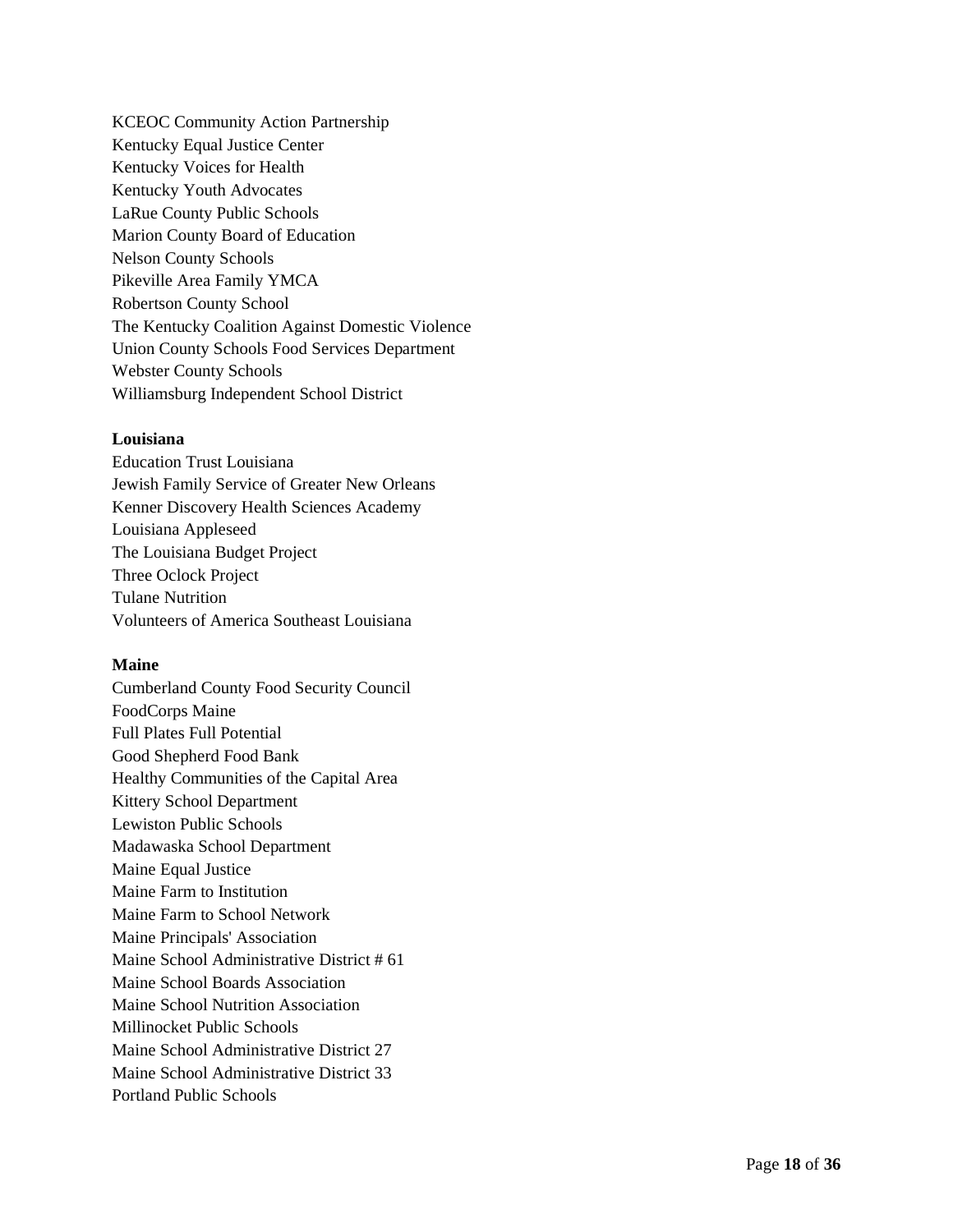Kennebec Intra-District Schools Regional School Unit 2 South Portland School Department University of Southern Maine - Food Studies Program Westbrook School District Winthrop Public Schools

## **Maryland**

Allegany County Public Schools Anne Arundel County Public Schools Autism Society of America Frederick County Public Schools Junior Millennium DCC Kent County Public Schools Manna Food Center Maryland Association of Local Management Boards Maryland Chapter, American Academy of Pediatrics Maryland Hunger Solutions Maryland PTA Montgomery County Food Council No One Left Unhelped Inc Queen Anne's County Public Schools Student Support Network, Inc. Treasure Pearl

#### **Massachusetts**

Acton-Boxborough Regional Schools Food Service Department Alliance of Massachusetts YMCAs Andover Food Service Department Backyard Growers Barnstable Public Schools Billerica Schools Nutrition Services Cambridge Public Schools Food Services Community Charter School of Cambridge Dennis-Yarmouth Regional School District Dracut Public Schools Fit Foodie Consulting, LLC FoodCorps Massachusetts Franklin County Technical School Girls Inc.of Greater Lowell Gladys Allen Brigham Community Center/Girls Inc.of the Berkshires Hadley Public Schools Ipswich Public Schools Jewish Family & Children's Service of Greater Boston Lawrence Catholic Academy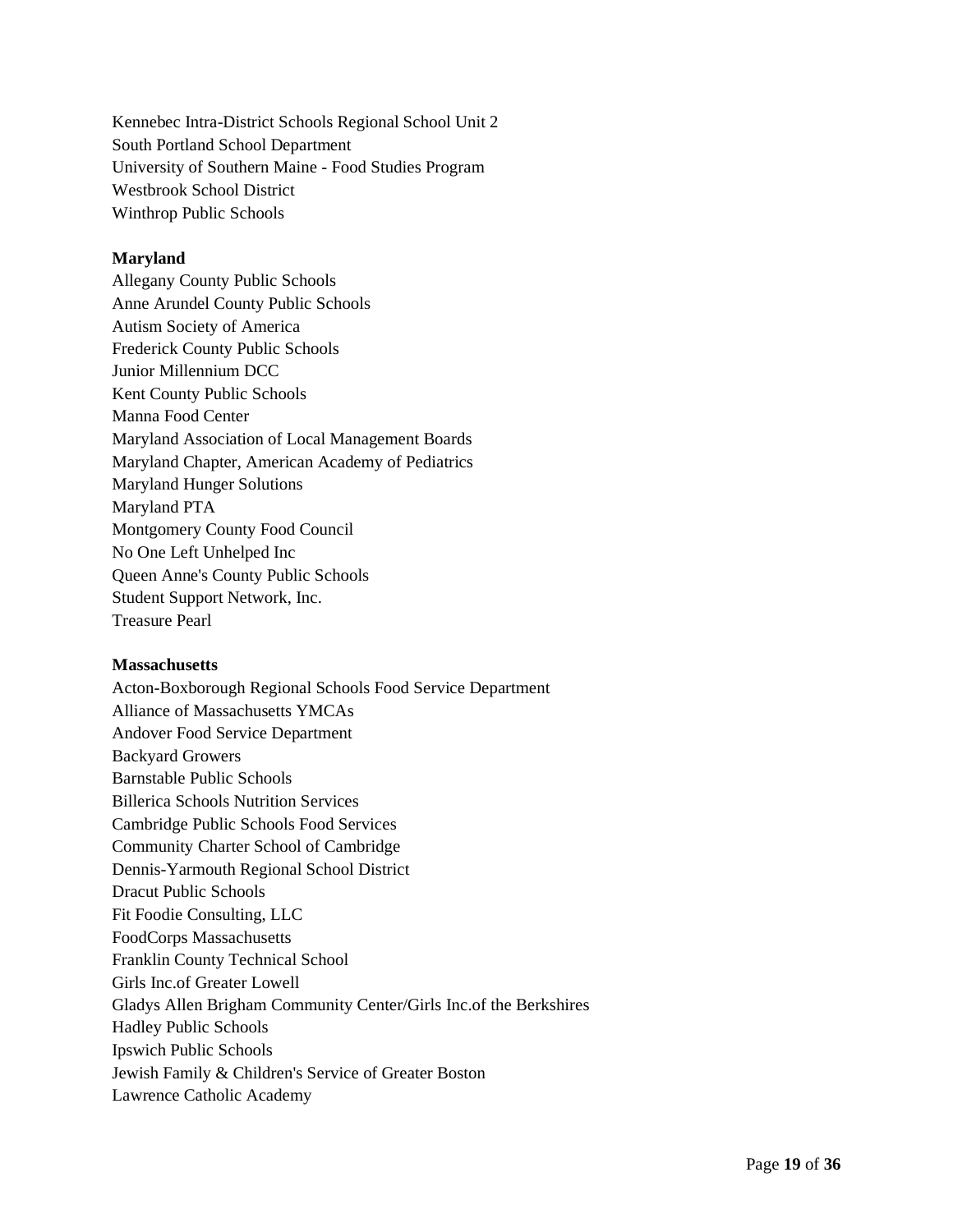Lawrence Public Schools Lovin' Spoonfuls Lowell Public Schools Lunenburg Public School Marshfield Public Schools Mass Law Reform Institute Massachusetts Farm to School Massachusetts General Hospital: Healthy Chelsea Coalition Mendon-Upton Regional School Lunch Program Mill City Grows Milton School Food Service Program Needham Public Schools Needham School Nutrition Services New Bedford School District Old Rochester Regional School District Pembroke Public schools Pittsfield Public School Plymouth Public Schools Project Bread School Nutrition Association of Massachusetts Smith Vocational and Agricultural High School South Shore Educational Collaborative Spencer-East Brookfield Regional School District Springfield Food Policy Council Springfield Public Schools Sutton Public Schools The Food Bank of Western Massachusetts The Food Project, Inc. The Greater Boston Food Bank The Marion Institute YMCA of Greater Boston

## **Michigan**

Access of West Michigan Aid in Milan Ann Arbor YMCA Avalon Housing Battle Creek Public Schools Bearcub Outfitters, Inc. Beaver Island Community School Cassopolis Public Schools Community Action Network Covenant House Academy, Grand Rapids DataHash LLC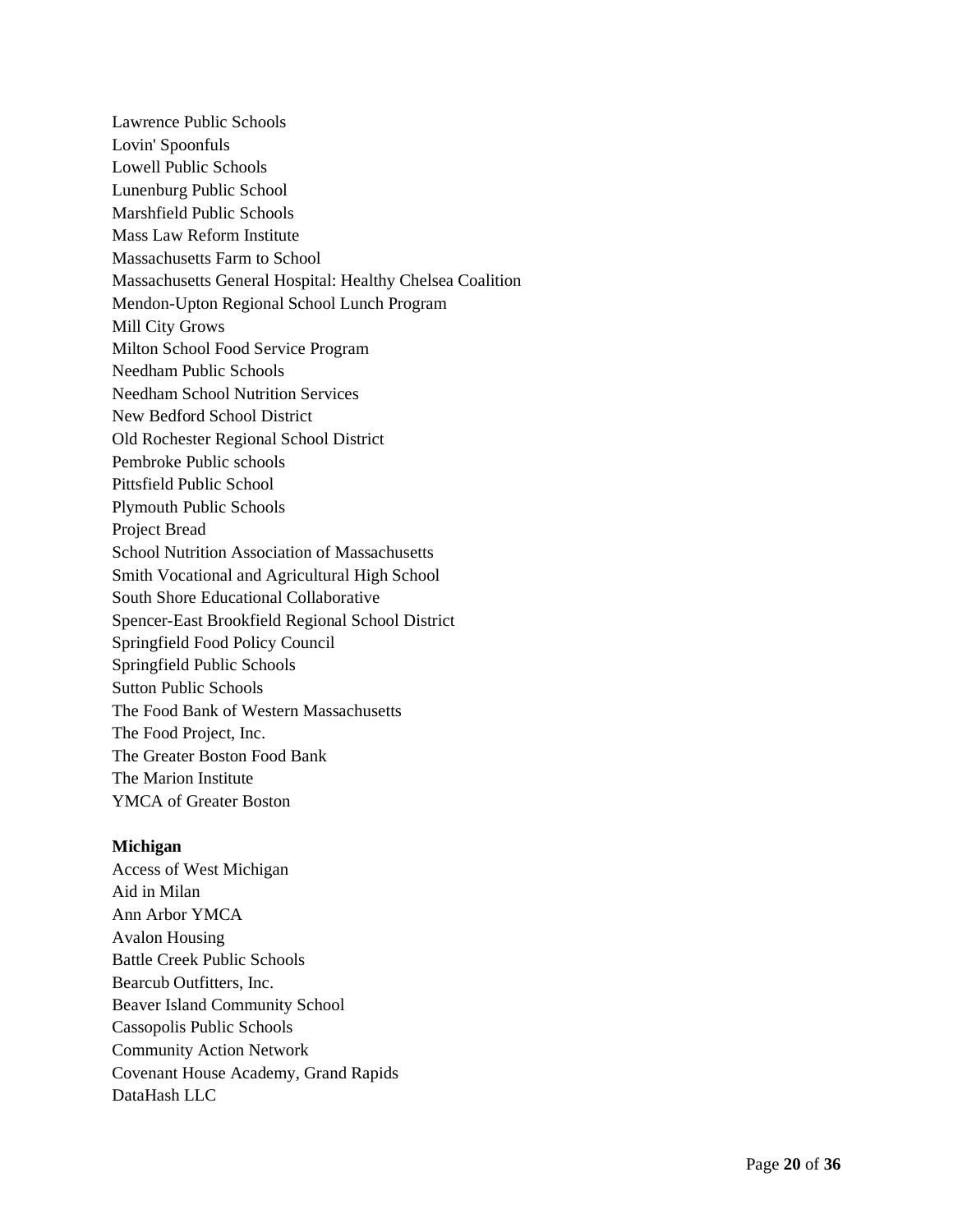Delton Kellogg Schools Detroit Food Policy Council Feeding America West Michigan Food Gatherers Forgotten Harvest Gleaners Community Food Bank of Southeastern Michigan Grand Haven Area Public Schools Grass Lake Community Schools Greater Morning Star Ministry of Caring Groundwork Center for Resilient Communities Huron Valley Schools Kent County Essential Needs Task Force Michigan League for Public Policy MIDLAND PUBLIC SCHOOLS Midwest Refrigeration Supply Co. Monroe Family YMCA New Haven Food Pantry Noors Heaven of West Michigan Services Ontonagon Area School District Ottawa Food Rudyard Area Schools School Nutrition Association of Michigan The Family Empowerment Program Troy School District United Church Outreach Ministry United Church Outreach Ministry (UCOM) United Way for Southeastern Michigan United Way of Washtenaw County University Preparatory Academy Schools University Preparatory Academy, University Prep Science & Math, University Prep Art & Design Uprep School Districts Vicksburg Community Schools Washtenaw County Food Policy Council We R Grow LLC Western UP Food Systems Collaborative YMCA of Metro Detroit

#### **Minnesota**

Al-Maa'uun "Neighborly Needs Food Program" Bagley Public Schools Eden Valley - Watkins ISD #463 GMCC | Minnesota FoodShare Hunger Solutions Minnesota Institute for Agriculture and Trade Policy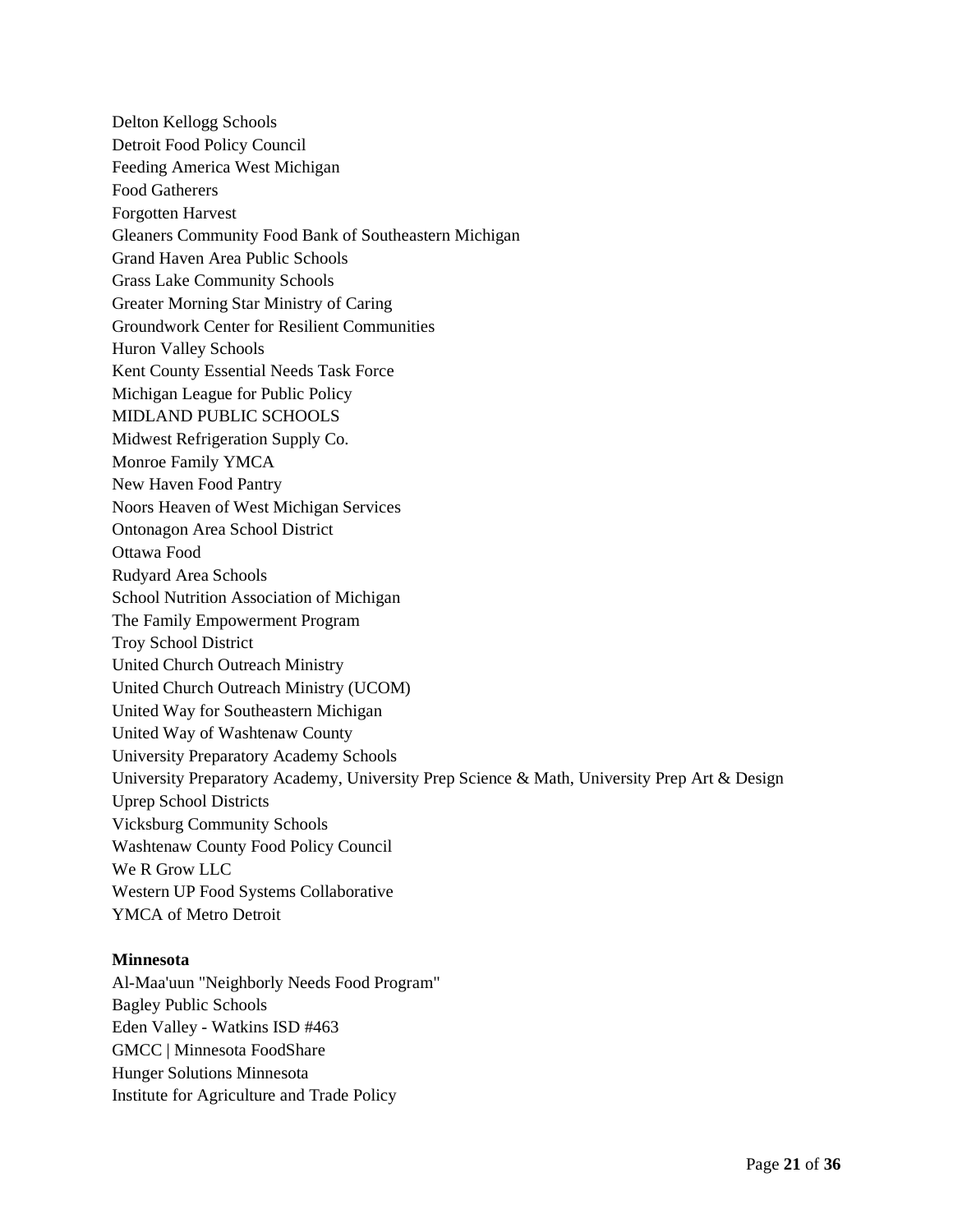Jewish Family and Children's Service of Minneapolis Little Falls Community Schools Lutheran Advocacy - Minnesota Minnesota School Nutrition Association Proctor High School Roseville School District Saint Anthony New Brighton School District Second Harvest Heartland Second Harvest North Central Food Bank Second Harvest Northern Lakes Food Bank The Food Group The Good Acre Westbrook Walnut Grove School Youthprise

## **Mississippi**

Delta Hands for Hope Educate Social and Public Policy Inc Jackson Metropolitan YMCA Metropolitan YMCAs of Mississippi Tunica 10 Point Coalition, Inc.

## **Missouri**

Alpha Tots Learning Center Atchison County Community Services Tarkio BikeWalkKC Cainsville R-I School Carrollton Public Library Children's Mercy Crossing Nutrition Center East Newton County R-VI School District Fair Play RII School FBC Polo Gainesville R-V School District Grandview C-4 School District Greater KC Food Policy Coalition Harvesters--The Community Food Network Heart of America ReDistribution Solutions & Support, Inc Kansas City Community Gardens Laredo R-VII School Maryville RII School District Missouri AfterSchool Network Missouri Budget Project Missouri PTA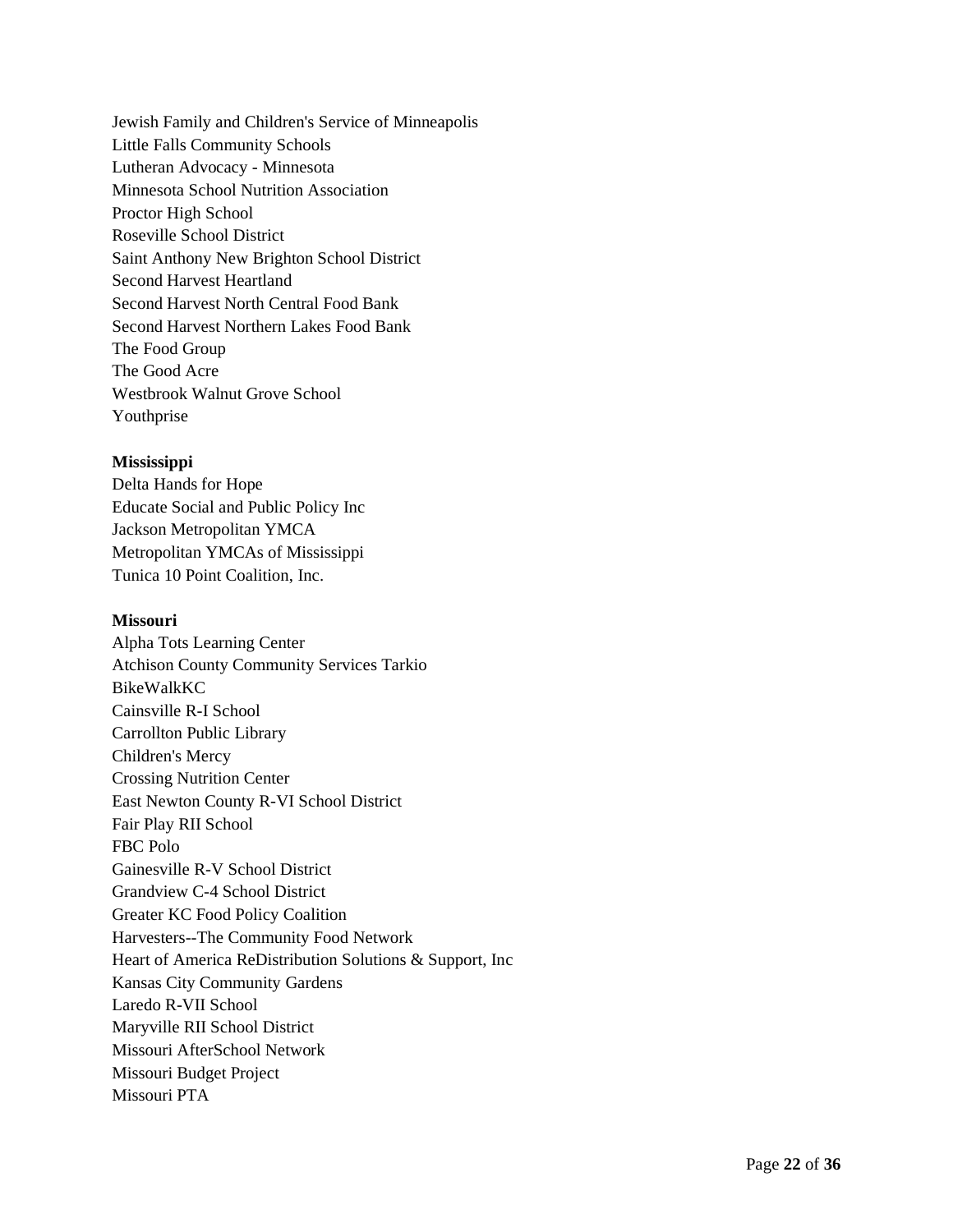Operation Food Search Pattonsburg Multi- Purpose Center Raytown Quality Schools Rock Port R-II Saint Joseph School District Scuola Vita Nuova Charter School Sisters of St. Francis Southeast Missouri Food Bank Southside S.O.A.R. Youth Program Tarkio R-I School District University Academy Charter School West Nodaway Food Pantry

### **Montana**

AERO (Alternative Energy Resources Organization) Bigfork ACES after school and summer program. Billings BackPack Meals and Teen Pantry Programs Boulder Elementary School Boys & Girls Club of Richland County Boys and Girls Clubs of Cascade County Community Harvest Food Bank Custer County Food Bank, Inc Farm Hands - Nourish the Flathead FAST Blackfeet Fergus County Council On Aging Headwaters Area Food Bank Living Independently for Today & Tomorrow (LIFTT) Missoula Aging Services Missoula Food Bank & Community Center Montana Association of Christians Montana Association of WIC Agencies Montana Food Bank Network Montana Food Security Council Montana No Kid Hungry Montana Partnership to End Childhood Hunger Montana State Aging Service Montana State WIC Agency MT School District 29 Neighbors Helping Neighbors Teton County Food Pantry

## **Nebraska**

Boyd County Schools Girls Inc. of Omaha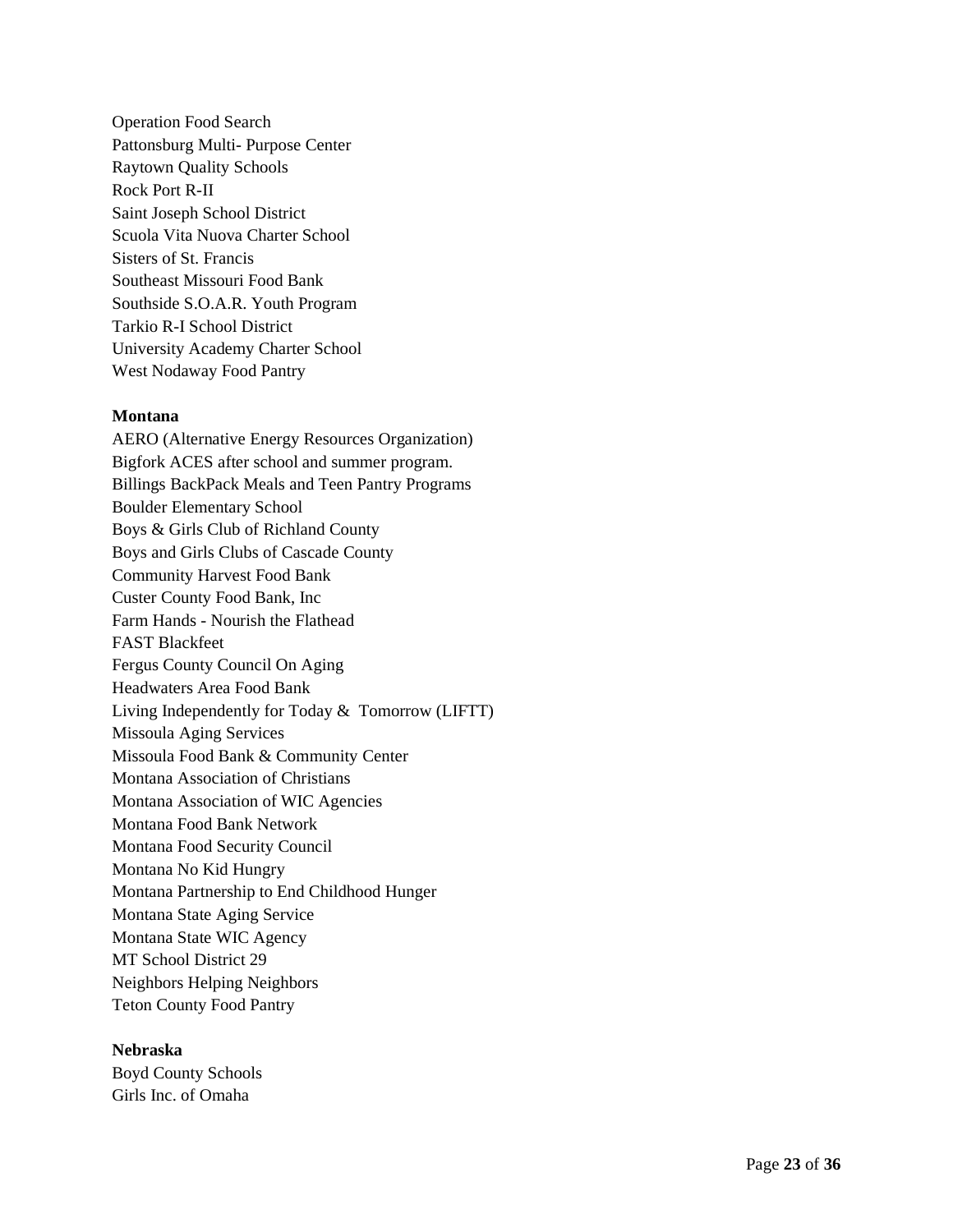Gothenburg Public Schools Nebraska Appleseed

## **Nevada**

Food Bank of Northern Nevada Three Square

## **New Hampshire**

Gorhan Public Health Consulting and Greater Nashua Food Council Grow Nashua Main Street United Methodist Church, Nashua NH **MUCH** Nashua Soup Kitchen & Shelter New Hampshire Community Seafood New Hampshire Food Bank NH Hunger Solutions Red's Good Vibes Inc Seacoast Eat Local Society of St Vincent de Paul Exeter

### **New Jersey**

Advocates for Children of New Jersey East Orange Child Dev Egg Harbor Township Schools Englewood Parks and Recreation Feeding Middlesex County Food Bank of South Jersey Hunger Free New Jersey IFS/East Orange Family Success Center Jewish Family Service of Atlantic County NJSACC: The Statewide Network for New Jersey's Afterschool Communities Pace Charter School of Hamilton Sparta Ecumenical Food Pantry Trenton Area Soup Kitchen Union City Board of Education

## **New Mexico**

Española Public Schools Girls Inc. of Santa Fe New Mexico Center on Law and Poverty New Mexico Parent Teacher Association

**New York**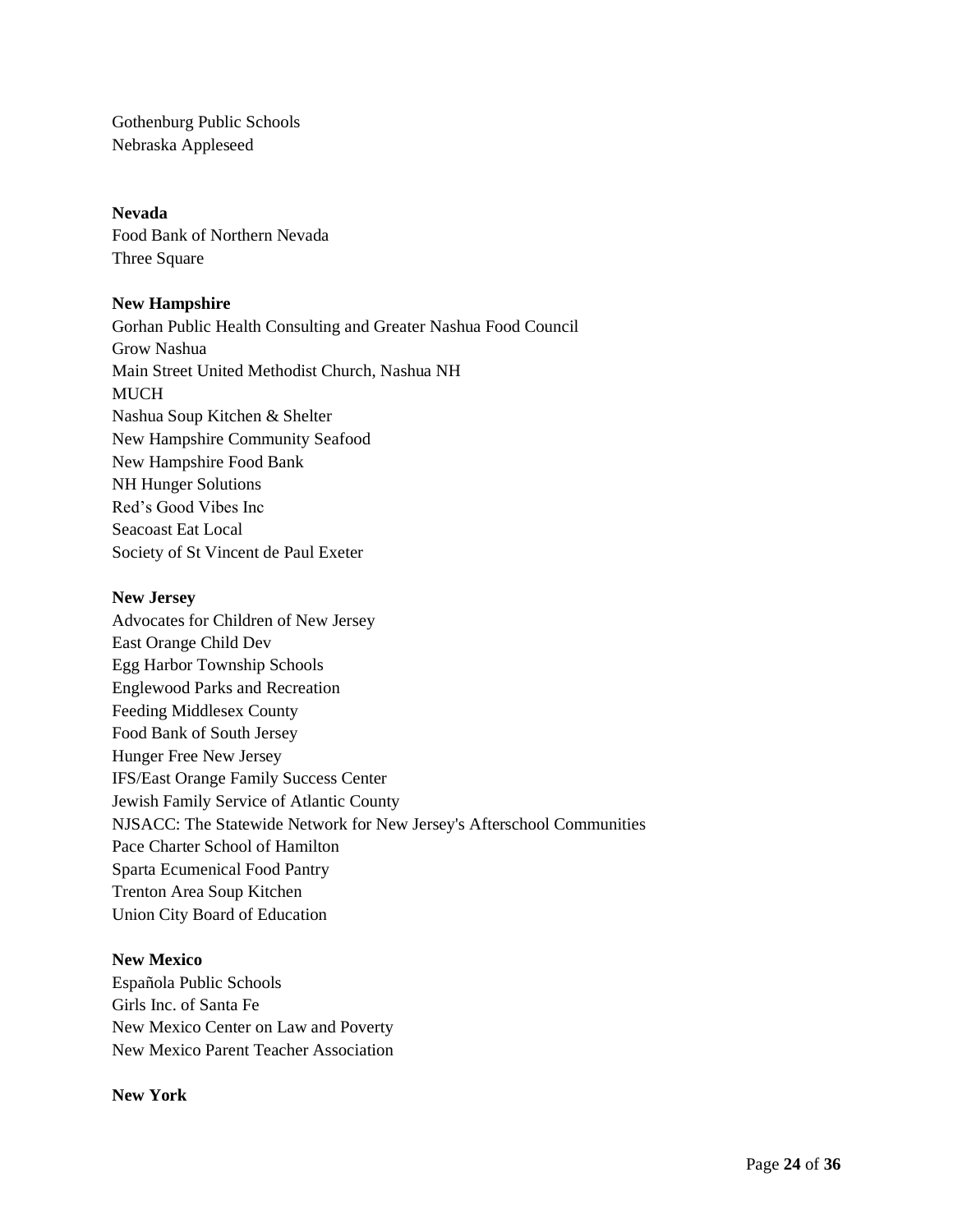Alliance of New York State YMCAs Batavia CSD Beth Jacob School Boys & Girls Clubs of Rochester Bronx Impact Chenango Health Network Inc. Children's Aid Children's Defense Fund - New York City Harvest Coalition on Human Needs Community Food Advocates Country Kids Food Pantry CUNY Urban Food Policy Institute. East Irondequoit Central Schools Equity Advocates FeedMore WNY Food Bank For New York City Food Bank of the Southern Tier Foodlink Greater Rochester After-School and Summer Alliance Hamburg Central School District Child Nutrition Health and Welfare Council of Long Island Healthi Kids, an initiative of Common Ground Health Hunger Solutions New York Keats Nutrition Long Island Cares, Inc.--The Harry Chapin Food Bank Marlboro Central School District Muslims Against Hunger National Organizations of Wayne County New York State Network for Youth Success New York State School Boards Association Northern Adirondack CSD New York State PTA Olean Food Pantry, Inc Onteora Central School District Pine Bush CSD School Nutrition Department Quad A for Kids Regional Food Bank of Northeastern New York Sullivan County BOCES Teens for Food Justice The Children's Agenda The YMCA of Greater Rochester Unity House of Troy, Inc. Urban League of Rochester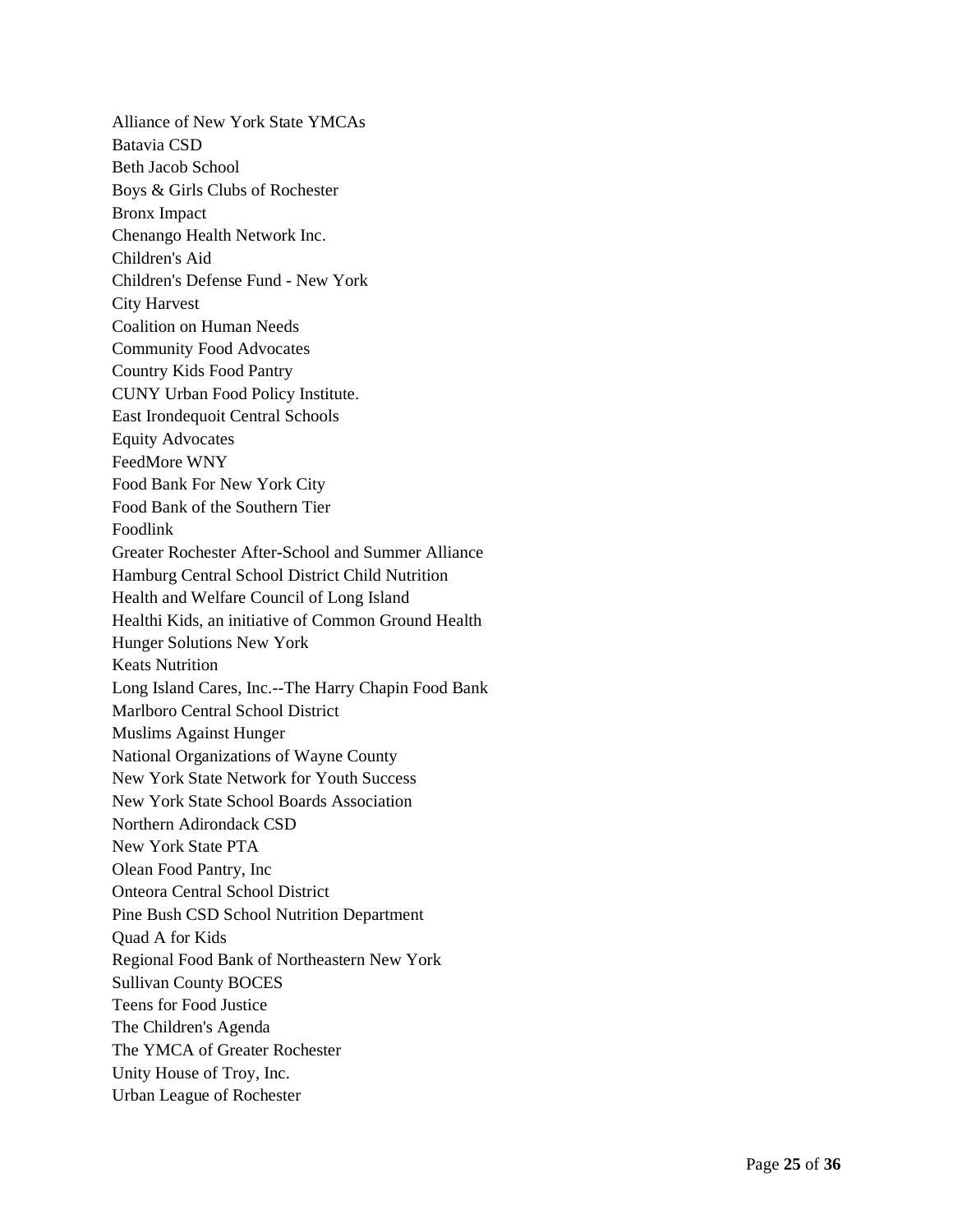West Side Campaign Against Hunger Whitehall Central School District Whitesville Central School YMCA Buffalo Niagara YWCA Ulster County

### **North Carolina**

A Simple Gesture Breakthrough Community Church Carteret County Schools Charlotte Center for Legal Advocacy Child Care Services Association Christ Kingdom Building Worship Center Craven County School Nutrition Department Food Bank of the Albemarle Goldsboro Family YMCA Hope Church Pantry Hunger and Health Coalition Inter-Faith Food Shuttle Kirk of Kildaire Mission More Than A Meal Foundation,Inc. Mount Airy Parks and Recreation NC Alliance of YMCAs NC Child North Carolina Alliance for Health North Carolina Council of Churches Public Schools of Robeson County Renaissance Road Church School Nutrition Association of North Carolina Second Harvest Food Bank of Northwest North Carolina The Community Foundation of Western North Carolina Wake County Public School System Child Nutrition Services Watauga Food Council Weaver Foundation Winston Salem Rescue Mission YMCA of Western North Carolina

### **North Dakota**

Ehrens Consulting

## **Ohio**

Bloomfield-Mespo Local School District Camp Chabad/Special Day Camp Programs Cardinal High School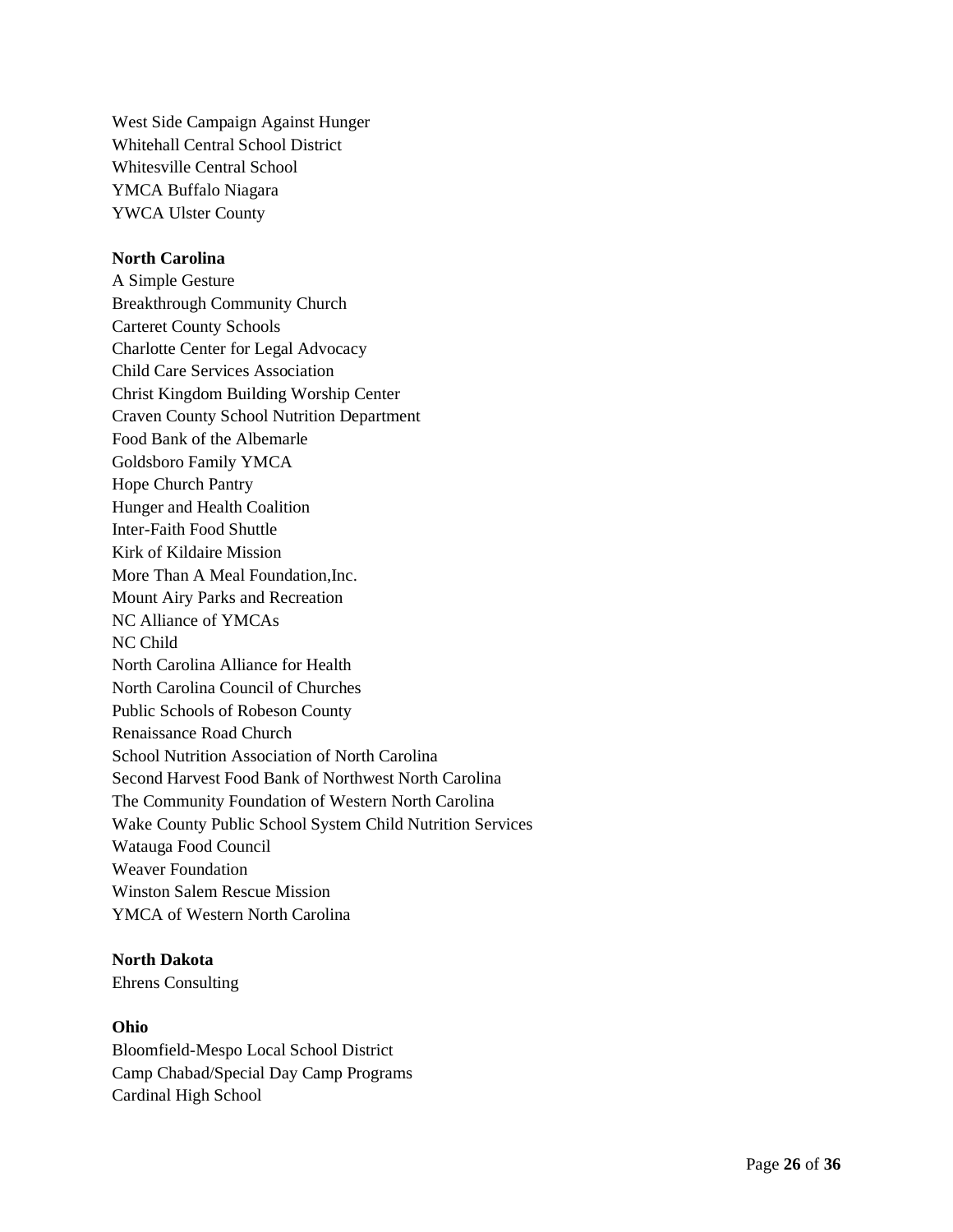Cardinal Local School District Cardinal Middle School Carrollton Exempted Village School District Children's Defense Fund-Ohio Children's Hunger Alliance City of Columbus Recreation and Parks Department Connecting Kids To Meals Dayton Metro Library Elgin Local Schools Cafeteria Freestore Foodbank Girard City School District Greater Cleveland Food Bank Greenfield Exempted Village School Hope Whispers Community Organization Inc Hunger Network in Ohio Indivisible Wooster Jordak Elementary School Manchester Local Schools Mt Zion Rainbow Ministries Ohio Association of Foodbanks Ohio Education Association Pioneer Christian Ministries ProMedica Santa Maria Community Services Second Harvest Food Bank CCL Shared Harvest Foodbank, Inc. Stryker Local Schools The Foodbank, Inc Transformations CDC West Ohio Food Bank YMCA of Greater Dayton

## **Oklahoma**

Bridge Creek Schools Community Food Bank of Eastern Oklahoma Feed the Children Noble County Family YMCA Regional Food Bank of Oklahoma Stillwater Public Schools

#### **Oregon**

Adrian School District Alsea School District B'nai B'rith Camp LLC/ B'nai Brith Men's Camp Association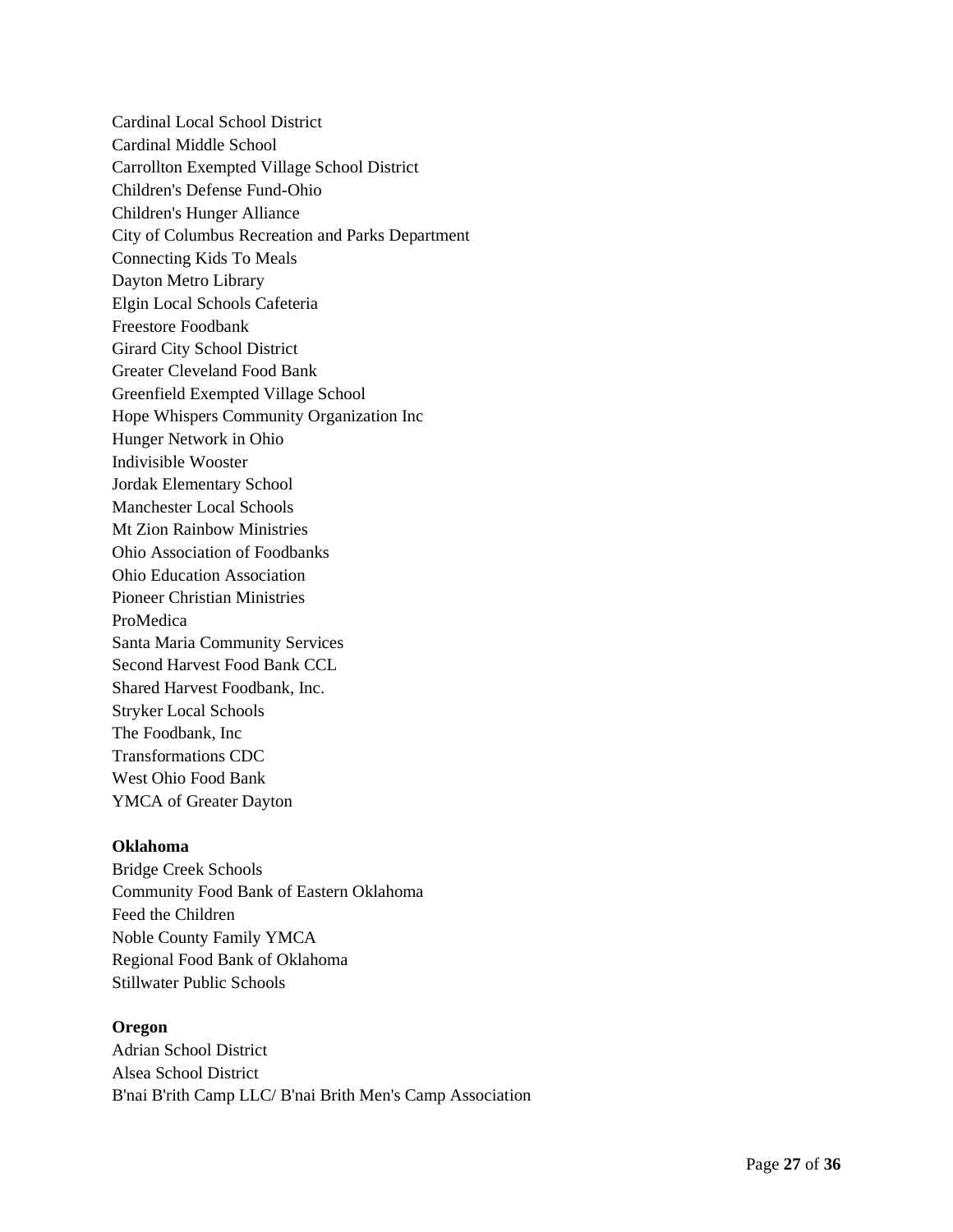Baker School District brookings-harbor school district Child Hunger Coalition of Klamath County Corvallis School District Food and Nutrition Services Dayton School District Girls Inc. of the Pacific Northwest Growing Gardens Immigrant and Refugee Community Organization Integral Youth Services Jefferson School District 14j La Grande SD Lincoln County School District Lowell School District 71 North Bend School District #13 Oregon Food Bank Oregon School Employee Association Partners for a Hunger-Free Oregon Philomath School District Sisters School District St. Helens School District The Village School

#### **Pennsylvania**

Allies for Children Avonworth School District Baldwin-Whitehall School District Bermudian Springs Bethel AME Church of Ardmore Brownsville Area School District Butler Area School District Centennial School District Chester County Food Bank Chevy Chase Community Action Council Children's Hospital of Philadelphia Christian Layman Corp Community Legal Services of Philadelphia Conemaugh Township Area School District Eastern Lebanon County School District Ephrata Area School District Feeding Pennsylvania First Lutheran Food Pantry Greensburg Fort LeBoeuf School District Greater Pittsburgh Community Food Bank Green Grocer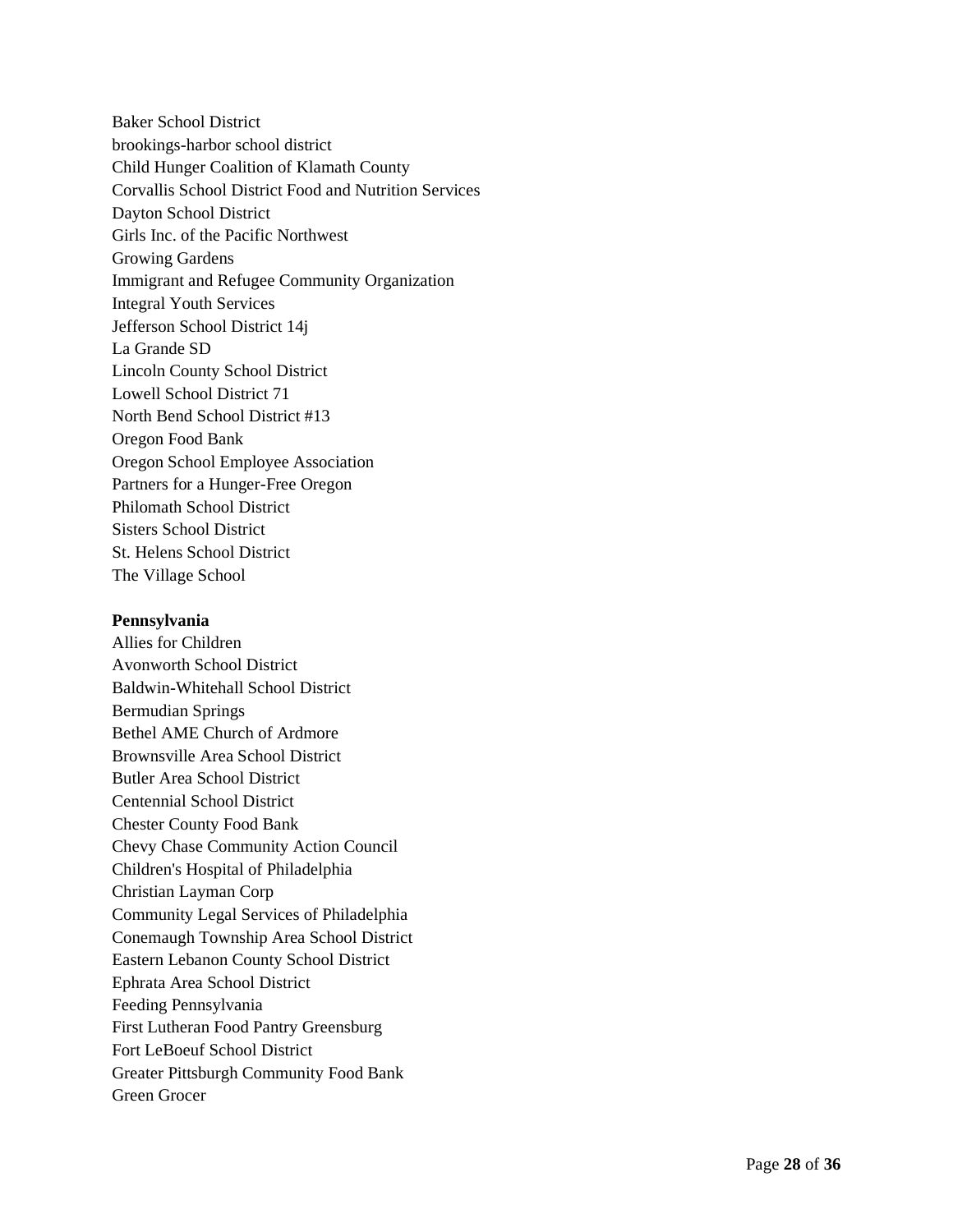Greensburg First UMC Food Pantry Grove City Area School District Food Services Harbor Creek Food Service Department Heritage Community Initiatives Hunger-Free PA Independence Charter School JFCS Squirrel Hill Food Pantry Just Harvest Keystone Central School District Keystone Oaks School District Kiski Area School District Lawrence County Community Action Partnership Lawrence County Social Services, Inc. Log College Middle School Lower Susquehanna Synod World Hunger Committee Meadville Medical Center Mid Valley School District Mount St. Peter Food Pantry Neighbors Helping Neighbors on the Main Line New Castle Public Library New Stanton Food Pantry North Penn School District, School Nutrition Services Northern Tioga School District Nutritional Development Services Office of Community Empowerment and Opportunity, City of Philadelphia Oswayo Valley School district PA Chapter, American Academy of Pediatrics Pennsylvania Budget and Policy Center Pennsylvania State Alliance of YMCAs Pittsburgh Food Policy Council Rebel Ventures Repair the World Pittsburgh School District of Philadelphia Sheep Arnold Sister Thea Bowman Catholic Academy South Eastern School District South Park School District South Side Area School St. Elizabeth Elementary School St. Margaret Mary Food Bank - Lower Burrell St. Vincent de Paul Society - Slickville Conference St. Vincent de Paul/St. Ambrose Food Pantry String Theory Schools SWPA Synod of the ELCA Hunger Elimination and Advocacy Team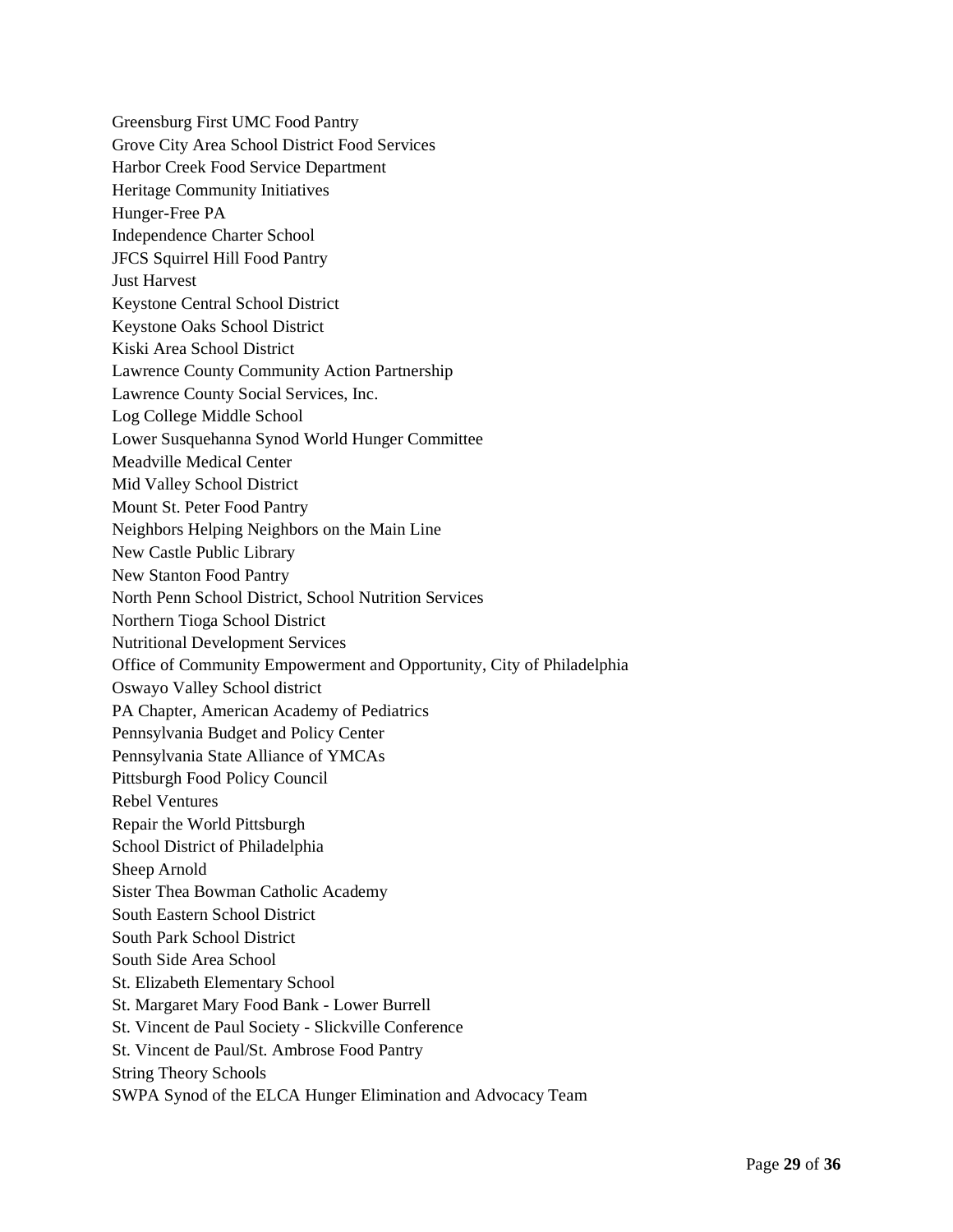The 99% Pennsylvania The Children's Home of Easton The Food Trust The Foundation for Delaware County The Nutrition Group The Parkesburg Point Youth Cen Waynesboro Area School District West Chester Food Cupboard West Perry School District Westmoreland Community Action Westmoreland County Food Bank, Inc.

### **Rhode Island**

Cumberland School Department Highlander Charter School Hope & Main Hope's Harvest RI Rhode Island Food Policy Council RI Healthy Schools Coalition

### **South Carolina**

Columbia Food Policy Committee Foothills Family Resources Hub City Farmers Market LiveWell Greenville Lowcountry Food Bank Our Saviour Community Ministries Pantry Project Host, Inc. Richland School District Two SC Appleseed Legal Justice Center South Carolina Commission for Minority Affairs St. Luke Baptist Church Food Pantry Ministry St. Luke's Episcopal Church Vision Educational Center

## **South Dakota**

Brandon Valley School District Harrisburg School District Regional Alliance of ND, SD, and NE YMCAs School Nutrition Association of South Dakota

## **Tennessee**

Etowah City School Girls Inc. of Johnson City & Washington County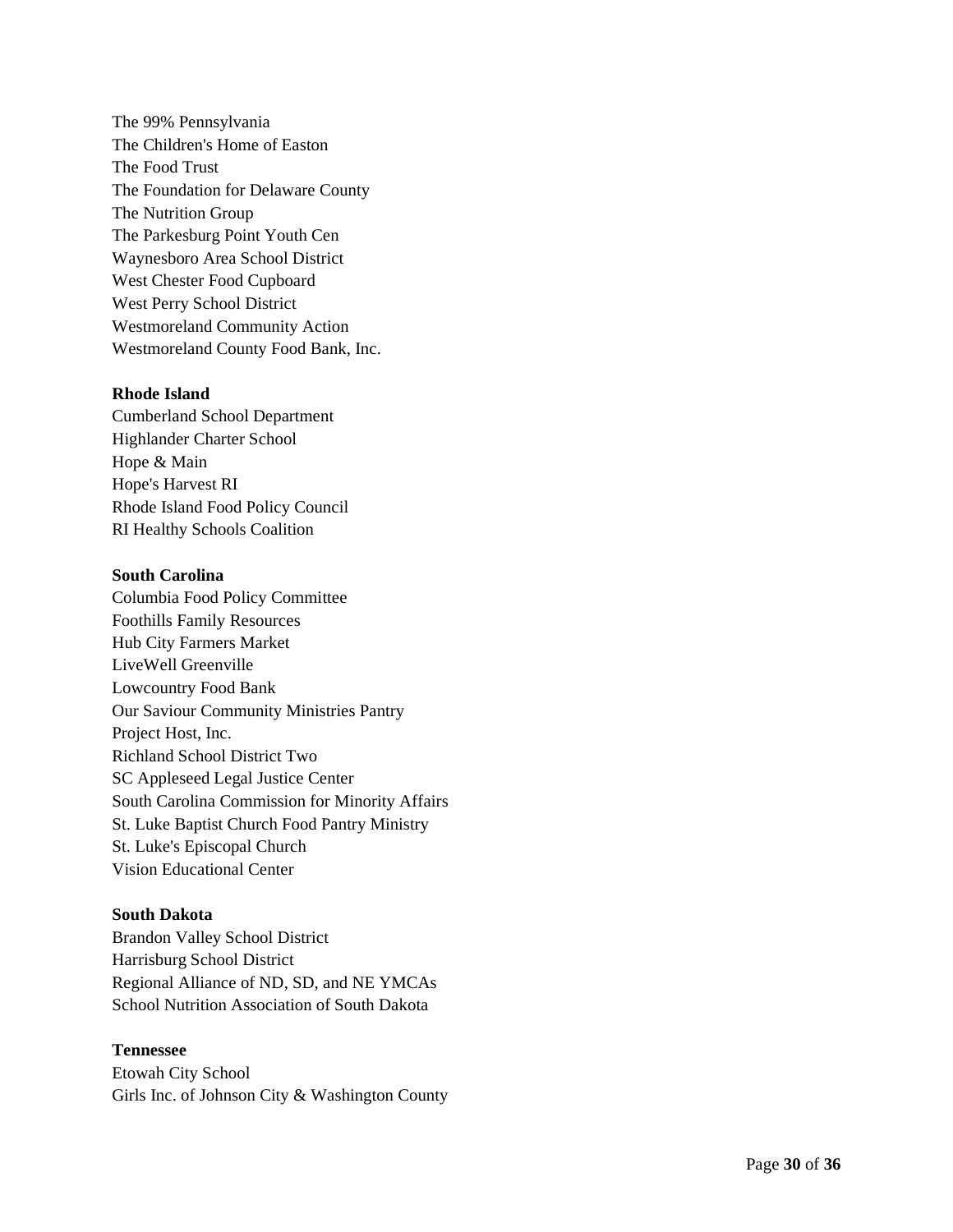Girls Inc. of Memphis Girls Inc. of Tennessee Valley Hardin County Schools Metro Nashville Public Schools Pilgrim Rest Missionary Baptist Church Porter-Leath Second Harvest Food Bank of Northeast Tennessee Southwest HRA Tennessee Recreation & Parks Association The YMCA of Memphis & the Mid-South Trudy's Kid's Cafe

## **Texas**

Angleton Independent School District Boys & Girls Club of the Highland Lakes Boys & Girls Clubs of Greater Tarrant County Central Texas Food Bank **CitySquare** Every Texan Feeding Texas Florence Independent School District Girls Inc. of Metropolitan Dallas Girls Inc. of San Antonio Hogg Foundation for Mental Health Houston Food Bank Hummingbird Child & Adult Nutrition Jabalu-Nur Foundation Jewish Family Service of Greater Dallas Journeys of the Heart, Inc Katy Independent School District Nutrition and Food Service Laredo Independent School District Nederland Independent School District North Texas Food Bank Pleasant Grove Food Pantry, Inc. Preservation of Life Whitehouse Independent School District Wilshire Baptist Church

## **Utah**

Get Healthy Utah Utahns Against Hunger

## **Vermont**

Addison Central Teens and Friends Inc.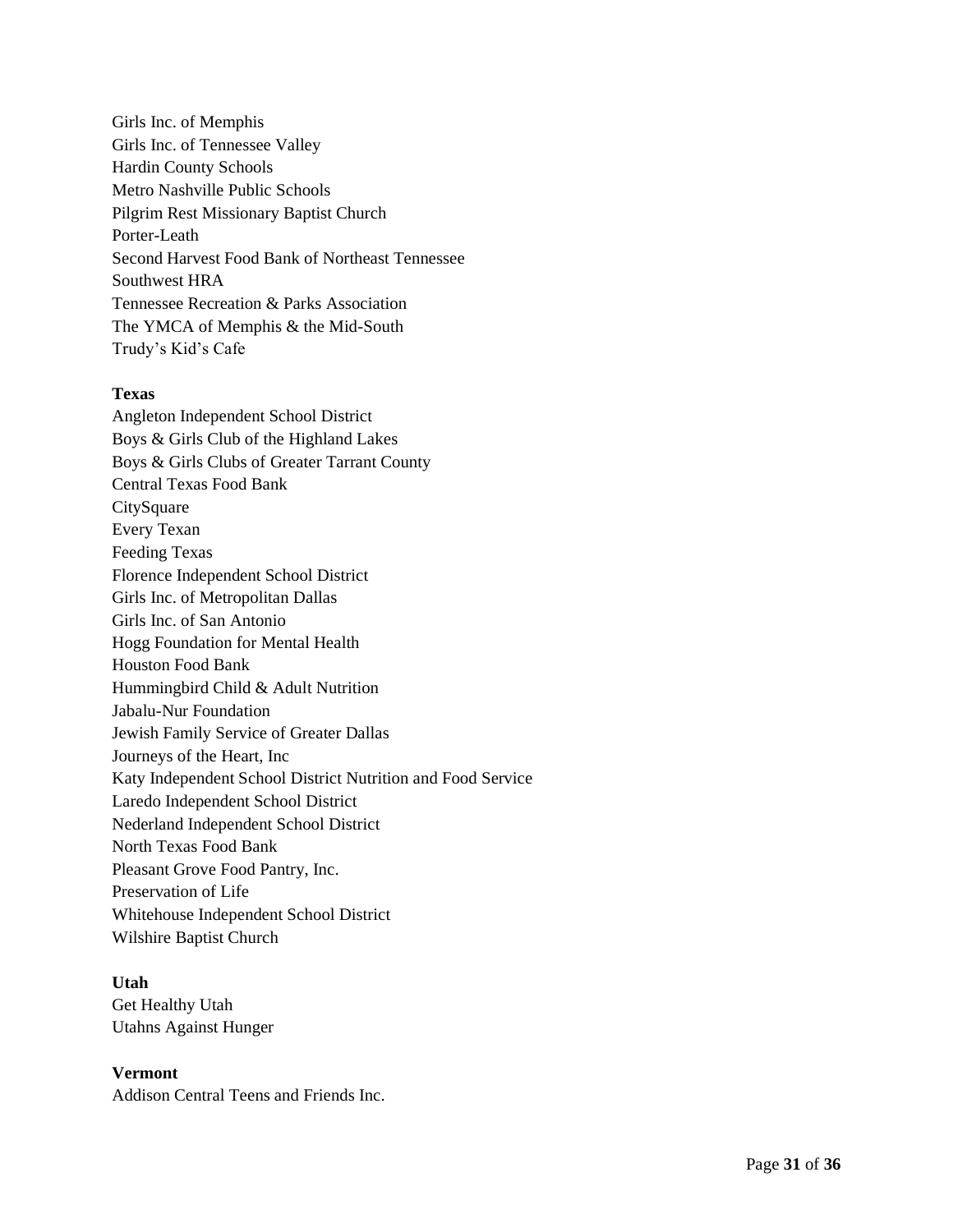Brandon Area Emergency Food Shelf Brattleboro Housing Authority Burlington Children's Space Capstone Community Action Central Vermont Supervisory Union Christ Church, Presbyterian Downstreet Housing and Community Development Essex Westford School District Family Center of Washington County Food Connects Greater Bennington Interfaith Community Services, Inc. Green Mountain Farm-to-School Hartland Food Shelf Help Me Grow VT Hunger Free Vermont Johnson Food Shelf Lamoille Community Food Share Lamoille Economic Development Corporation Lamoille North Supervisory Union Mount Abraham Unified School District/Addison Northwest School District Middlebury Natural Foods Co-op Mountain View School District (VT) Northeastern Vermont Regional Hospital Rutland Northeast SU School Nutrition Association of Vermont Southeastern Vermont Community Action Southwestern Vermont Council on Aging Springfield Area Parent Child Center St Brigid's Kitchen & Pantry The Abbey Group The Food Project of Middletown Springs The John Graham Shelter Townshend Community Food Shelf United Church of Newport United Way of Addison County United Way of Windham County United Ways of Vermont/Vermont 211 Upper Valley Haven Vermont Farmers Food Center Vermont FEED Vermont FEED-Shelburne Farms Vermont Foodbank Voices for Vermont's Children VT Works for Women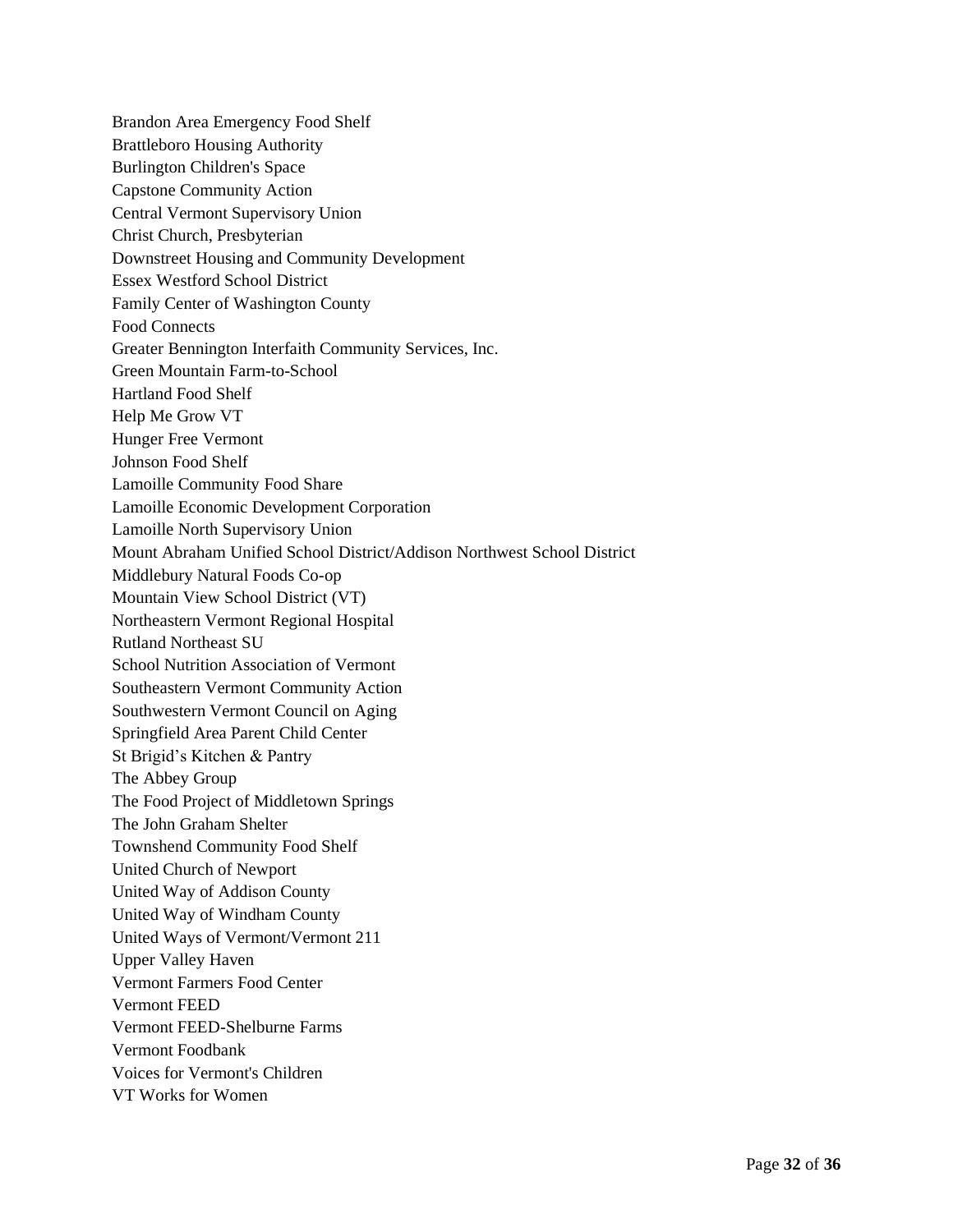Windham Northeast Supervisory Union Winooski Food Shelf Winooski School District

### **Virginia**

Augusta County Public Schools Bland County Public Schools Blue Ridge Area Food Bank Bristol VA City Schools Buena Vista city Public Schools Carroll County Public Schools Chesapeake Public Schools City of Charlottesville - Department of Human Services Clarke County Public Schools Cultivate Charlottesville Federation of Virginia Food Banks Feed More, Inc. Feeding Southwest Virginia Floyd County Public Schools Grace Church|Red Hill Greater Richmond Fit4Kids Harrisonburg City Public Schools Highland County Public Schools King William County Public Schools Local Food Hub Louisa County Schools Lynchburg City Schools Orange County Public Schools Piedmont Housing Alliance Prince George High School Prince George School Nutrition Food Service Richmond County Public Schools Running Strong for American Indian Youth The PB&J Fund, LLC Virginia Poverty Law Center Virginia PTA Voices for Virginia's Children Warren County Public Schools Waynesboro Public School Nutrition West Point Public Schools

## **Washington**

Anti-Hunger & Nutrition Coalition Bellevue LifeSpring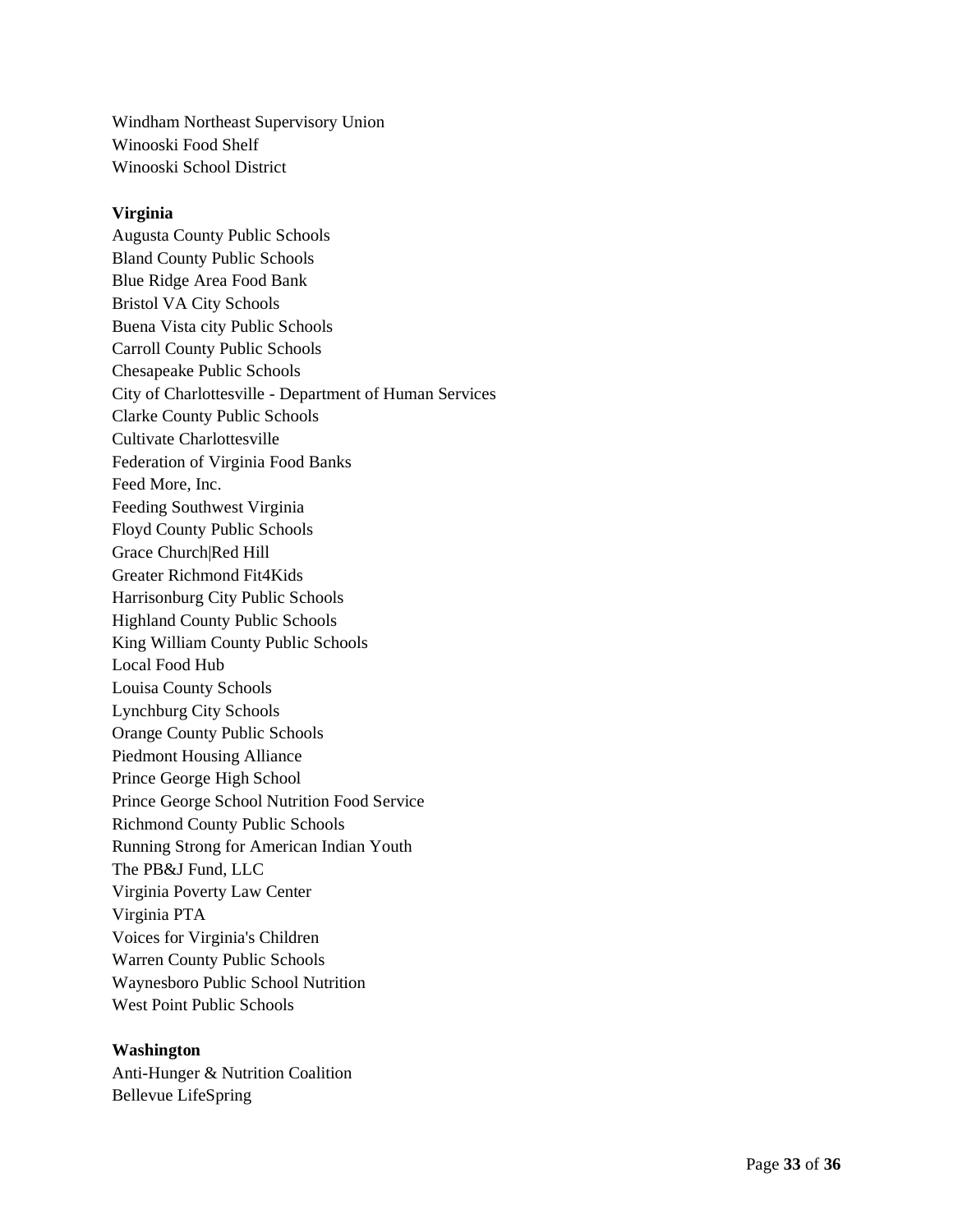Colibri Consulting Common Threads Farm Faith Action Network Jewish Family Service of Seattle Keystone UCC Legal Counsel for Youth and Children Making A DIFFERENCE Foundation Marysville Community Food Bank National Association of Social Workers, Washington State Chapter Neighborhood House North Helpline Northwest Harvest Off-Broadway Family Outreach Lighthouse Orange Child Orting Food Bank Prosser School District Child Nutrition Seattle/King County Coalition on Homelessness Spokane Food Policy Council Sustainable Connections Toppenish Community Chest Unify Seattle United Way of King County University District Food Bank We Love Kent Williams Heating, Inc. Yakima School District Yield to the King Ministry

## **West Virginia**

Clay County Board of Education Coda Mountain Academy Grow Ohio Valley

## **Wisconsin**

Adams-Friendship Area School District All Saint Catholic Church Bay View Community Center Capuchin Community Services, Milwaukee WI Center for Veterans Issues Community Advocates Public Policy Institute Community Hunger Solutions Congregation of the Great Spirit De Soto Area Schools Eagle School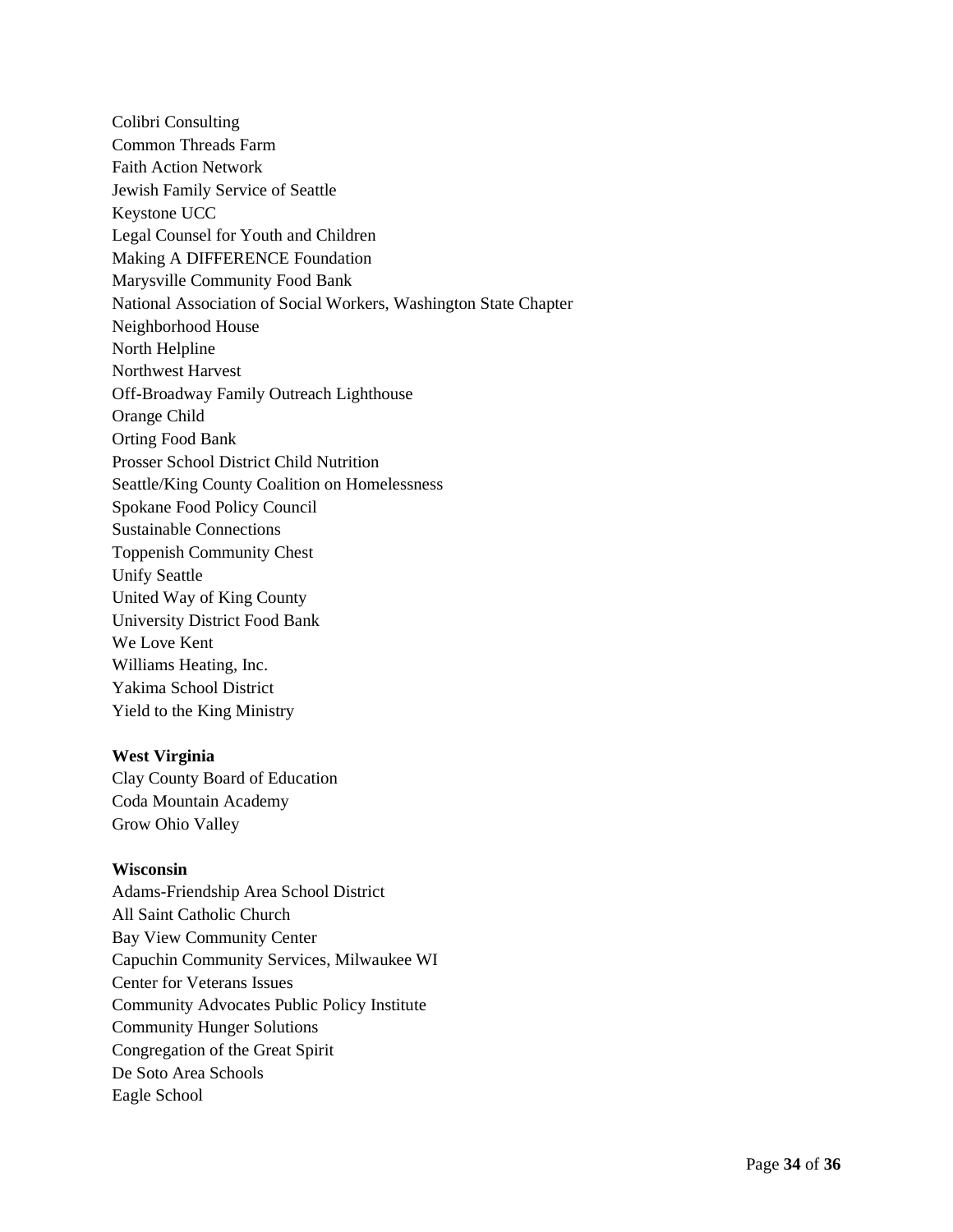Feeding Wisconsin, Inc. Flo'ing With Kindness Food Pantry Fond du Lac Area United Way Food, Resources, Education, Sustainability, Health Project, Corp (FRESH Project) Gresham School District Grow It Forward Inc. Hillsboro School District Hunger Task Force Kids Forward La Farge School District Lancaster Community Schools LCO Emergency Food Program League of Women Voters of Wisconsin Metropolitan Missionary Baptist Church Milwaukee Christian Center Milwaukee Public Schools Mukwonago Food Pantry Neighborhood House of Milwaukee Northcott Neighborhood House, Inc. REAP Food Group River Falls Community Food Pantry School District of Maple School District of Rhinelander Sharing Center Inc. Shawano School District Sheboygan Area SD The Gathering of Southeast WI, Inc. The Helping Community Food Pantry The Hunger Task Force of La Crosse United Way Blackhawk Region United Way of Door County United Way of Dunn County United Way of Greater Milwaukee and Waukesha County United Way of Marathon County United Way of Northern Ozaukee, INC United Way of Shawano County, Inc. United Way of Sheboygan County United Way of South Wood and Adams Counties United Way of Wisconsin Viroqua Area Schools Waushara Co Food Pantry Wisconsin Board for People with Developmental Disabilities Wisconsin Council of Churches